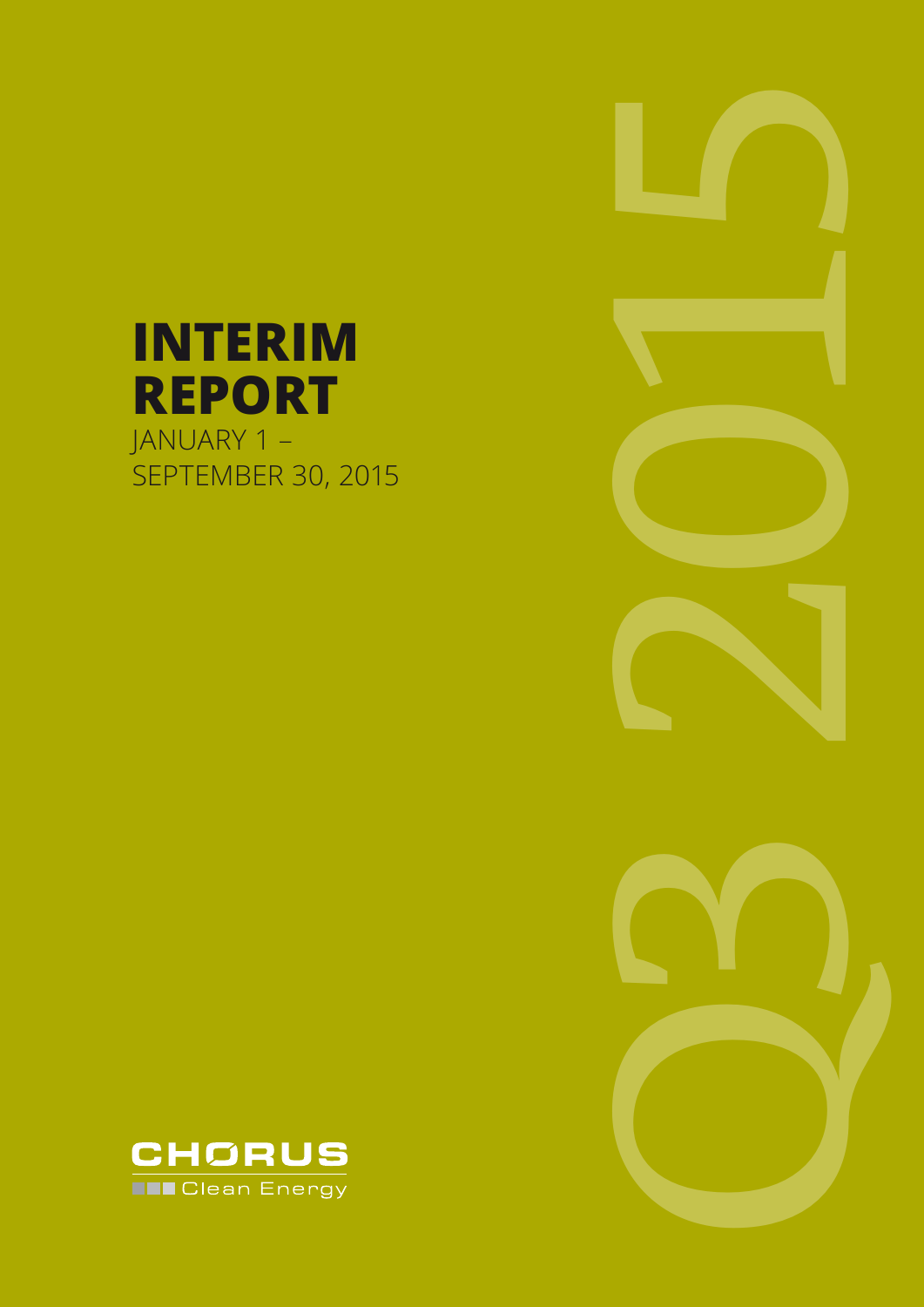#### PROFILE

CHORUS Clean Energy AG is an independent operator of solar and wind parks and a full service provider in the field of renewable energies. To date, we have realized approximately 70 solar and wind parks in five European countries, and we currently manage a portfolio of solar and wind parks with a total capacity of over 250 megawatts. We offer institutional investors attractive opportunities to invest in renewable energy.

Our range of services covers the entire value chain of a plant: From asset sourcing, through economic, technical and legal due diligence, commercial plant management and the control and monitoring of technical operations management to the sale of individual plants.

#### INDEX

- 1 Letter from the Management Board
- 3 Consolidated Nine-months management report
- 11 Condensed Consolidated Interim Financial Statements
- 17 Selected Explanatory Notes to the Condensed Consolidated Interim Financial Statements
- 17 General Information
- 19 Disclosures regarding the Consolidated Interim Statements of Comprehensive Income/Loss
- 20 Disclosures regarding Financial Instruments
- 26 Other Disclosures
- 31 Imprint

#### KEY FIGURES

|                               | 9M 2015 |
|-------------------------------|---------|
| in $\epsilon$ millions (IFRS) |         |
| Revenues                      | 49.0    |
| EBITDA*                       | 39.5    |
| $EBIT*$                       | 23.0    |
| Profit for the period*        | 12.0    |
| Equity                        | 133.9   |
| Total assets                  | 498.0   |

\* Adjusted by the non-recurring expenses of the IPO accumulated until September 30, 2015.

The biggest change project in the history of our company successfully reached its conclusion with our initial public offering (IPO) at the beginning of October. This milestone simultaneously marked the start of a new chapter for CHORUS Clean Energy AG: a period of dynamic growth.

We will be using the funds generated from the capital increase to continue with the implementation of our strategy over the months to come. Two main strategic approaches are envisaged in the short to medium term here, as outlined below.

First, we aim to boost our energy production segment, acquiring further solar parks and wind farms in order to do so. We will also be drawing upon our extensive pipeline of renewable energy systems – the cumulative capacity of which currently amounts to around 840 megawatts – for this purpose. By doing so, we will expand our own portfolio and increase the amount of turnover generated from energy production.

Our second approach is to develop another of our lines of business: asset management. This segment is experiencing highly dynamic growth, and our aim here is to expand our fund initiation activities, increase the range of services we offer for professional investors and ultimately attract more investors to our company.

Having a strategy is good, putting it into practice is better. With this in mind, we are delighted to have already been able to report on a number of initial successes since our IPO. In mid-October, for example, we agreed upon an important cooperation with two pension funds that are providing us with around EUR 25 million in equity. As instructed, we will be investing these funds in European solar parks and wind farms. And in addition to expanding our portfolio, we will also be responsible for all other asset management services for our contractual partners in the future – including the operation of our investments. We are using the first funds generated from the IPO in order to acquire a wind farm located in Beverstedt, Lower Saxony. We are acquiring the farm with four turbines and a capacity of 11.4 megawatts from project development company Energiekontor AG. The new wind farm should be up and running by mid-December of this year according to the schedule. Based on the guaranteed feed-in tariff of EUR 0.089 per kilowatt-hour, we estimate that the park will contribute around EUR 2.4 million in revenue as of its first full year of operation. We are also currently in promising talks with investors and future partners with regard to the possibility of further collaborations. As you can see, we are well on course.

### **DEAR LADIES AND GENTLEMEN, DEAR SHAREHOLDERS,**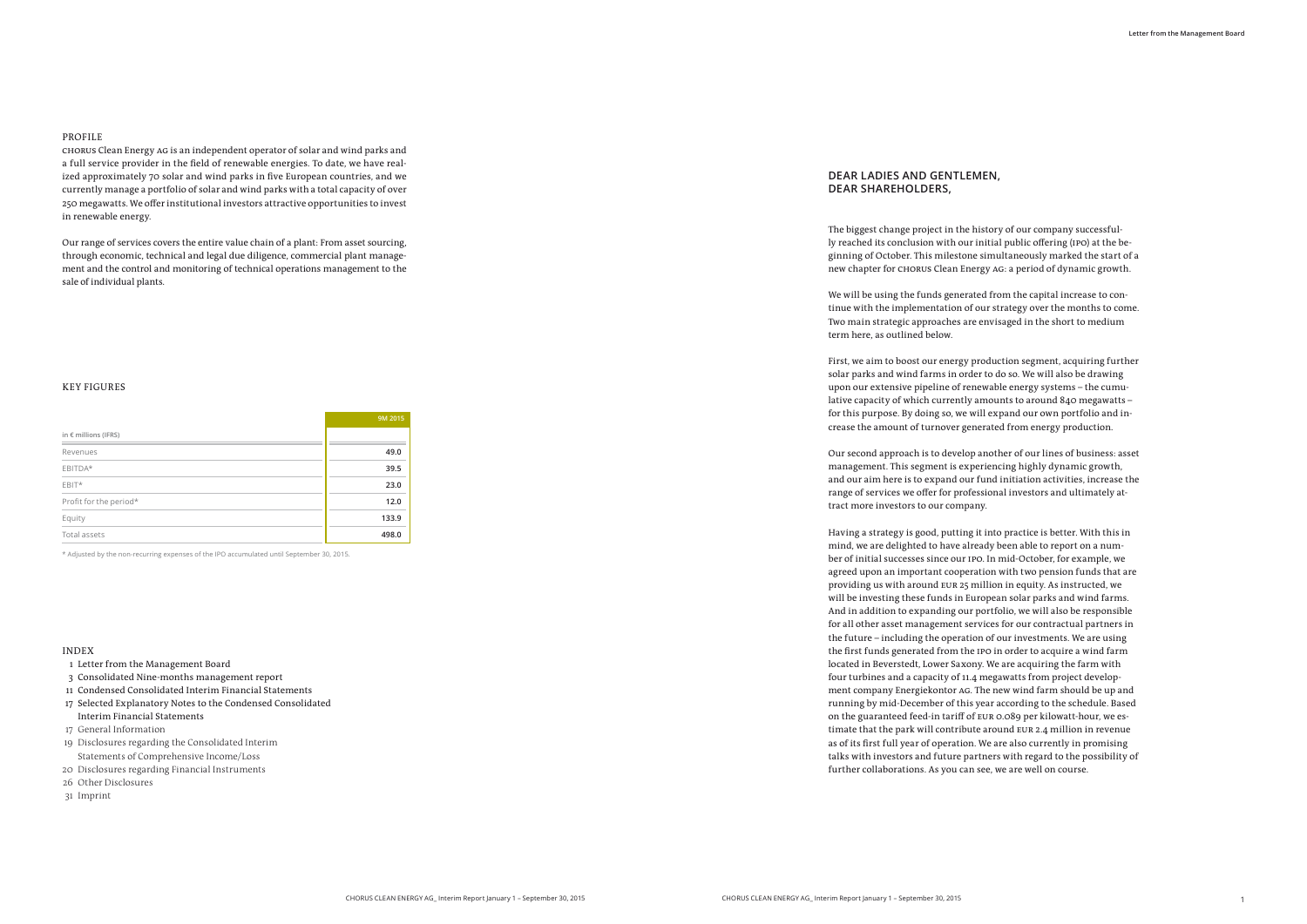## **CONSOLIDATED NINE-MONTHS MANAGEMENT REPORT**

**AS AT SEPTEMBER 30, 2015**

#### **1 GENERAL INFORMATION**

The consolidated management report has been prepared according to the German Commercial Code (Handelsgesetzbuch – HGB) and German Accounting Standards (GAS) No. 16 and covers the CHORUS Group. The parent company is CHORUS Clean Energy AG, based in Neubiberg, registered under number HRB 213342 at the Munich Local Court (Amtsgericht München). Unless stated otherwise, all disclosures in this report relate to September 30, 2015 or the financial year from January 1, 2015 to September 30, 2015.

#### **1.1 BUSINESS MODEL**

CHORUS Clean Energy AG is an independent operator of solar and wind parks and a full service provider in the field of renewable energies. To date, the Group has realized 67 solar and wind parks in five European countries, and currently manages a portfolio of solar and wind parks with a total capacity of 254 megawatts. CHORUS offers institutional investors attractive opportunities to invest in renewable energy.

The range of services covers the entire value chain of a plant: From asset sourcing, through economic, technical and legal due diligence, commercial plant management and the control and monitoring of technical operations management to the sale of individual plants.

#### **1.2 GROUP STRUCTURE**

CHORUS Group is furthermore divided into three operating segments:

- Energy Generation Solar comprises all 57 solar parks in Germany and Italy.
- Energy Generation Wind comprises the five wind parks in Germany, France and Austria.
- Asset Management includes all services in this business, i.e. initiating funds for professional investors or tailoring and structuring other investments for professional investors in the field of renewable energy and providing operations services for existing power plants held by professional investors. In addition, the operations and asset management services are also provided to the legal entities operating our own parks.

As the parent company of the CHORUS Group, CHORUS Clean Energy AG today exercises certain Group management functions such as strategy, mergers and acquisitions and integration, risk management, Group accounting and controlling, treasury, legal, taxation, investor relations, Group marketing and public relations. The operating business of the CHORUS Group is conducted exclusively by the relevant direct and indirect operating subsidiaries of the company. The key elements of CHORUS' strategy include the following: • Extension of energy generation business through acquisition of new solar and wind parks • Expansion of fund initiation activities and investments for professional investors • Expansion of the operations services for renewable ener-

### **1.3 MANAGEMENT OBJECTIVES AND STRATEGIES**

CHORUS strives to continue the profitable expansion of its current portfolio of renewable energy parks through the acquisition of additional facilities, to expand its fund initiation and investment structuring activities for professional investors and to further develop its asset management and advisory activities within the next few years.

- 
- 
- gy parks of third parties
- Assumption of technical management for facilities Report on Economic Position



Along with the strategic success stories of the year so far, our operating business also developed very positively during the first nine months of this year. We generated revenue of EUR 49.0 million in the reporting period – EUR 18.1 million of which were generated in the third quarter alone. This also had a positive impact on our earnings situation: when adjusted for the costs of the IPO, our operating earnings before interest, taxes, depreciation and amortization (EBITDA) amounted to EUR 39.5 million. In terms of turnover, this equates to an EBITDA margin of 80.6 per cent. Our adjusted net earnings amounted to EUR 12.0 million.

Sincerely

Holger Götze, Chief Executive Officer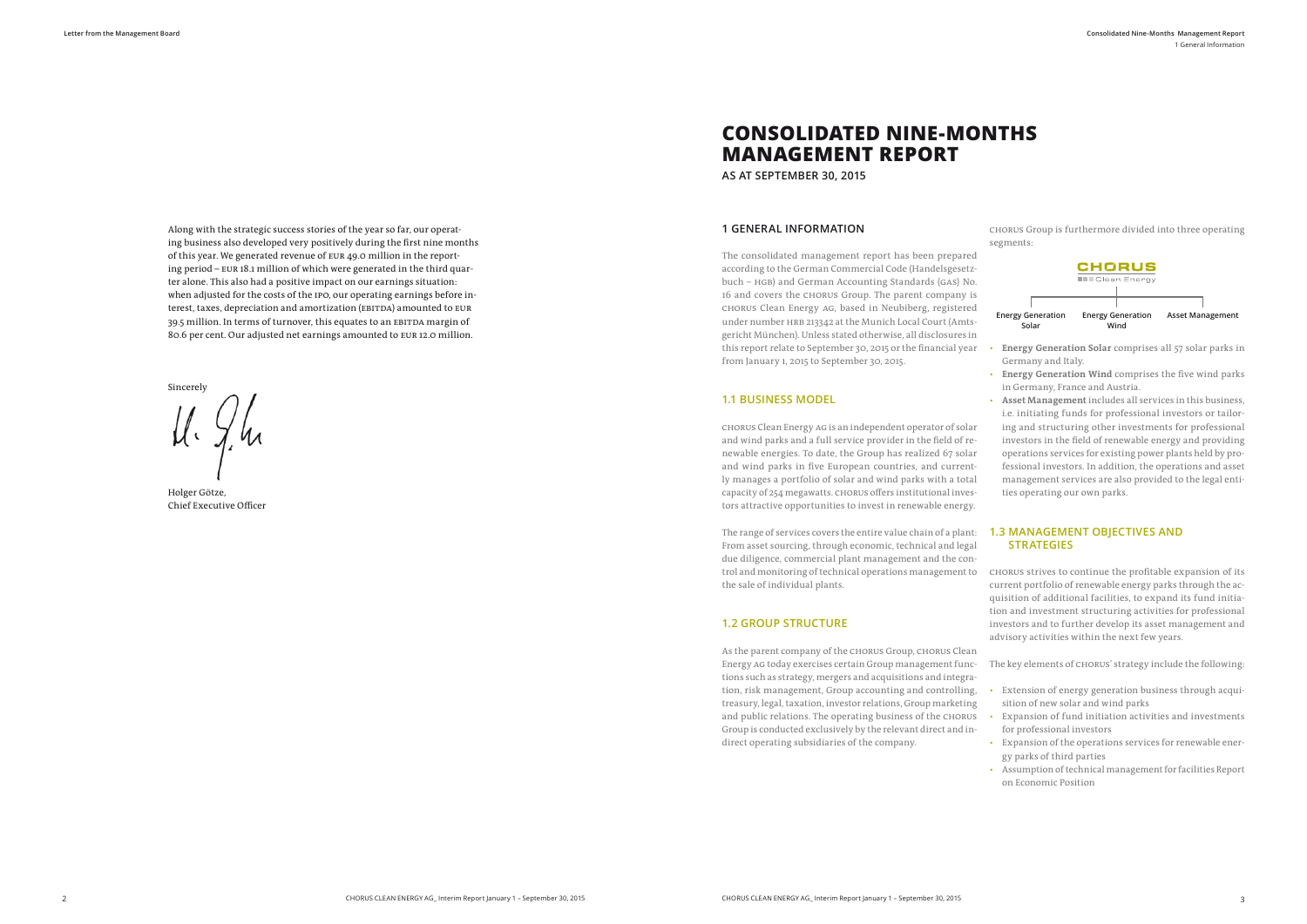#### **2.4 EARNINGS, FINANCIAL AND NET ASSETS SITUATION**

#### COMPARABILITY OF FINANCIAL INFORMATION

The comparability of the earnings, financial and net assets situation is limited since the 74 holding and operating companies including the solar parks and wind parks were contributed in December 2014. Therefore, they are not reflected in the Group's results of operation and cash flow for the ninemonth period ended September 30, 2014. For this period in 2014, the financial information only includes the financial information of CHORUS GmbH and its subsidiaries. For further information see note 1 "Description of operation" in the notes to the consolidated financial statements for the financial year ending December 31, 2014.

and the company

#### EARNINGS SITUATION

|                                                                                  | 9M 2015   | 9M 2014  |
|----------------------------------------------------------------------------------|-----------|----------|
| in $\epsilon$ thousands                                                          |           |          |
| Revenues                                                                         | 48,984    | 1,590    |
| Other income                                                                     | 933       | 1,073    |
| Personnel expenses                                                               | $-1,604$  | $-1,556$ |
| Other expenses                                                                   | $-11,544$ | $-1,970$ |
| Profit (Loss) before interest, tax,<br>depreciation and amortization<br>(EBITDA) | 36,769    | $-864$   |
| Depreciation and amortization                                                    | $-16,505$ | $-52$    |
| Profit (Loss) before interest and tax<br>(EBIT)                                  | 20,264    | $-916$   |
| Net financial result                                                             | $-5,407$  | 51       |
| Profit (Loss) before tax (EBT)                                                   | 14,857    | $-865$   |
| Income tax                                                                       | $-4,881$  | 229      |
| Profit (Loss) for the period                                                     | 9,976     | $-636$   |

In the first nine months of the fiscal year 2015, the Group generated total revenues of EUR 48,984 thousand (previous period: EUR 1,590 thousand). The increase is mainly attributable to the 74 holding and operating companies contributed into the company in December 2014.

Revenues per region amounted to:

|                         | 9M 2015 | 9M 2014 |
|-------------------------|---------|---------|
| in $\epsilon$ thousands |         |         |
| Germany                 | 29,923  | 1,590   |
| Italy                   | 17,484  |         |
| France                  | 435     |         |
| Austria                 | 1,142   |         |
| Revenues                | 48,984  | 1,590   |

The comparability is not given because of the contribution explained at the top of this section under "Comparability of Financial Information."

Other income decreased by EUR 140 thousand from EUR 1,073 thousand to EUR 933 thousand in the period of the first nine months of 2015 compared to the first nine months of 2014, which is mainly due to the decrease of cost transfers related to legal and consultancy fees.

In the nine months period ended September 30, 2015, personnel expenses increased to EUR 1,604 thousand from EUR 1,556 thousand in the nine months period ended September 30, 2014, which in particular results from new entries and a slight increase in salaries.

Other expenses amounted to EUR 11,544 thousand in the first nine month period of the fiscal year 2015 (previous period: EUR 1,970 thousand). The increase is mainly attributable to the contribution of the 74 holding and operating companies in December 2014.

The EBITDA for the nine months period ended September 30, 2015, therefore amounted to EUR 36,769 thousand. The EBITDA margin was 75 percent.

Depreciation and amortization expenses add up to EUR 16,505 thousand in the first nine months of the fiscal year 2015 (previous period: EUR 52 thousand). The strong increase of EUR 16,453 thousand also results from the contribution of the 74 holding and operating companies in December 2014.

In the nine months period ended September 30, 2015, CHORUS Group generated an EBIT of EUR 20,264 thousand, which represents an EBIT margin of 41 percent.

#### **2 REPORT ON ECONOMIC POSITION**

### **2.1 GENERAL CONDITIONS**

The world economy remains below its long-term growth potential and global growth further declined in 2015. It is recently projected at 3.1 percent for 2015 and therefore slightly lower than in 2014. The development in the first nine months of the calendar year was mainly due to a further slowdown in emerging markets and developing economies and a weaker recovery in advanced economies.

Most emerging market economies are battling unfavorable external conditions such as higher financial market volatility, declining commodity prices and downward pressure on the respective market currencies. Furthermore, the development is negatively affected by the struggle of the Chinese economy. While the growth slowdown is more or less in line with forecasts, its negative cross-border effects – such as weaker commodity prices and decreased exports to China – seem to be larger than expected.

In contrast, the economies of the industrialized nations show a positive trend. However, growth remained modest. In the European Monetary Union the continuation of favorable energy prices, low inflation, the weaker euro and the expansive monetary policy of the European Central Bank are likely to have ensured a moderate economic upswing despite the exacerbation of the Greece crisis.

In this globally rather difficult and volatile environment, the **2.3 COURSE OF BUSINESS** euro climbed slightly against the dollar compared with its level at the end of the first and second quarter.

#### **2.2 INDUSTRY RELATED CONDITIONS**

#### ENERGY POLICY AND REGULATORY ENVIRONMENT

CHORUS' business benefits from governmental granted feedin-tariffs and stable regulatory frameworks in all countries where CHORUS Group currently operates. Government incentives are of particular importance for energy generation from renewable energy sources and, therefore, for CHORUS' financial condition.

As of September 30, 2015, no material changes with respect to the legal conditions for renewable energies in Germany, Italy, France and Austria have occurred that could have had an impact on CHORUS' business model. For further information, CHORUS therefore refers to the statements in the 2014 Annual Report and to the securities prospectus approved by the German Federal Financial Supervisory Authority (Bundesanstalt für Finanzdienstleistungsaufsicht – Bafin) on September 24, 2015 for the public offer and the admission of shares of CHORUS Clean Energy AG on the regulated market segment (Prime Standard) of Frankfurt Stock Exchange. Both documents were published on CHORUS' website in the "Investor Relations" section.

#### MARKET ENVIRONMENT

CHORUS focuses its activities on the European region. The focus of the current portfolio is in Germany. The conditions in the surroundings of renewable energy plants did not change significantly within the respective target markets in the first three quarters of 2015. For further information, CHORUS therefore refers to the statements in the 2014 Annual Report and to the securities prospectus approved by the German Federal Financial Supervisory Authority (Bundesanstalt für Finanzdienstleistungsaufsicht – Bafin) on September 24, 2015 for the public offer and the admission of shares of CHORUS Clean Energy AG on the regulated market segment (Prime Standard) of Frankfurt Stock Exchange. Both documents were published on CHORUS' website in the "Investor Relations" section.

The first nine months of 2015 have developed in line with management's expectations.

The segments Energy Generation Wind and Solar did not execute any new investments, but its cash flow generation was stable.

The Asset Management segment continued its revenue growth and further increased its earnings.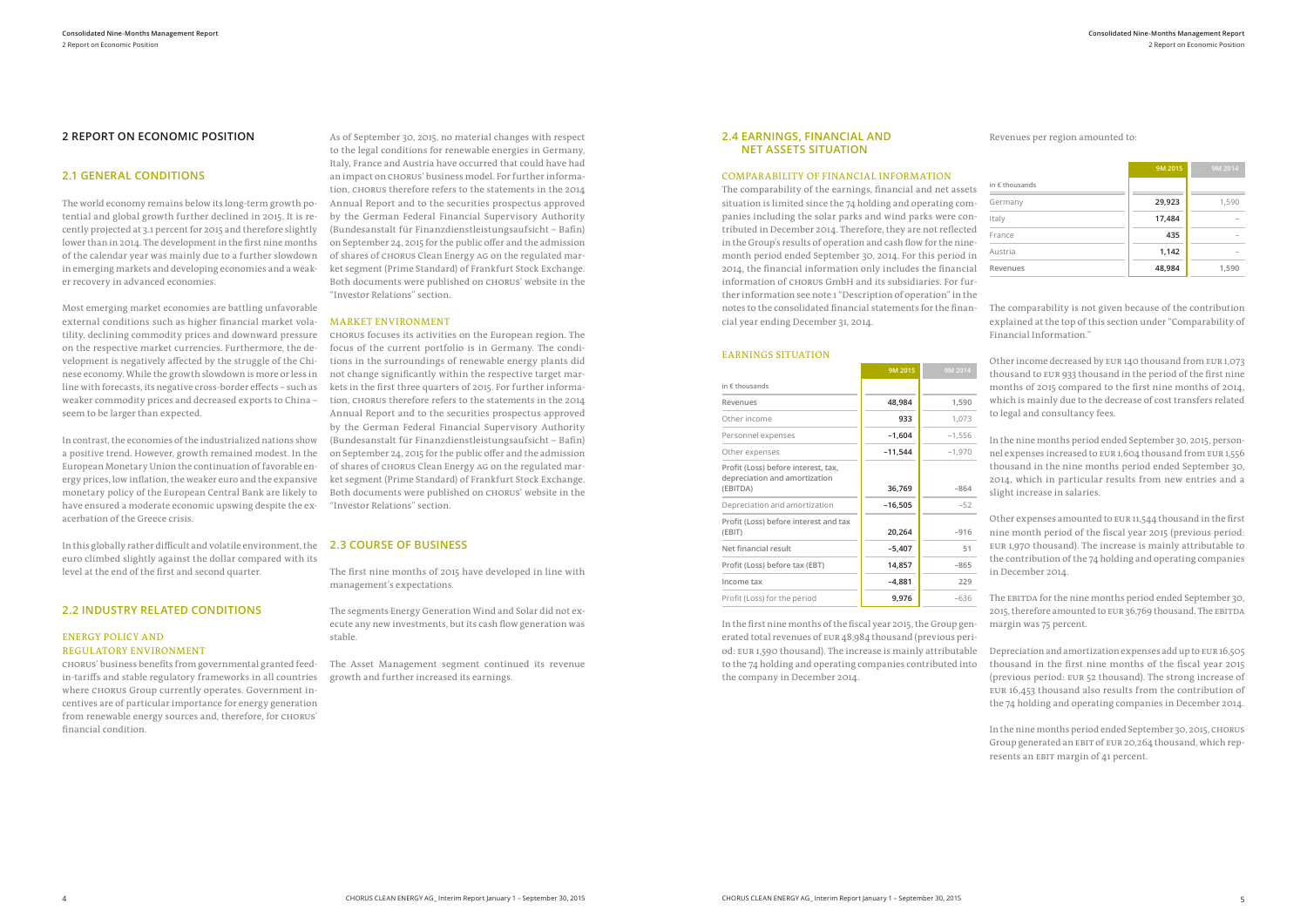The net financial result decreased from EUR 51 thousand in the nine months period ended September 30, 2014 to a net financial loss of EUR 5,407 thousand in the nine months period ended September 30, 2015. This decrease is mainly attributable to the 74 holding and operating companies contributed into the company in December 2014.

The EBT margin for the first nine months of 2015 was was 47 percent. 30 percent with an EBT of EUR 14,857 thousand.

Income tax expenses for the nine months ended September 30, 2015 amounted to EUR 4,881 thousand compared to income tax income of EUR 229 thousand in the nine months ended September 30, 2014. The increase is mainly attributable to the 74 holding and operating companies contributed into the company in December 2014.

Altogether, the net profit in the first nine months of the fiscal year 2015 amounted to EUR 9,976 thousand, which represents a margin of 20 percent.

#### ADJUSTED EARNINGS (NON-IFRS)

The business of CHORUS Group is occasionally affected by one-time events, which lead to extraordinary effects in the financial statements. To ensure a better comparability of the financial informations over several periods, these effects are eliminated in this section. In the first nine months of 2015 the following line items were therefore adjusted by extraordinary expenses, which relate to the IPO (Initial Public Offering) and did not qualify for direct deduction from capital reserve in preparation for the IPO, and had the following impact:

**9M 2015 9M 2014**

|                                       | <b>9M 2015</b> | <b>9M 2014</b> |
|---------------------------------------|----------------|----------------|
| in $\epsilon$ thousands               |                |                |
| EBITDA (IFRS)                         | 36,769         | $-864$         |
| IPO expenses                          | 2,729          |                |
| <b>Adjusted EBITDA</b>                | 39,498         | $-864$         |
| EBIT (IFRS)                           | 20,264         | $-916$         |
| IPO expenses                          | 2,729          |                |
| <b>Adjusted EBIT</b>                  | 22,993         | $-916$         |
| Income (Loss) for the period (IFRS)   | 9,976          | $-636$         |
| IPO expenses                          | 2,030          |                |
| Adjusted Profit (Loss) for the period | 12,006         | $-636$         |

The EBITDA adjusted by IPO expenses in the amount of EUR 2,729 thousand came to EUR 39,498 thousand in the nine months period ended September 30, 2015, which represents an adjusted EBITDA margin of 81 percent.

The adjusted EBIT for the first nine months in 2015 was EUR 22,993 thousand. The adjusted EBIT margin therefore

After tax deduction, the IPO expenses amounted to EUR 2,030 thousand and adjusted the net profit for the first nine months in the fiscal year 2015 up to EUR 12,006 thousand. This resulted to an adjusted margin of 25 percent.

Since the extraordinary effects relate to the successful IPO and only occurred in 2015, the comparison of the first nine months ended in 2014 and the first nine months ended in 2015 is not meaningful.

#### NON FINANCIAL PERFORMANCE INDICATORS

The development of revenues is dependent on the produced energy reported in MWh. In the first nine months of 2015, the solar and wind parks produced a total of 198,001 MWh.

The solar parks in Germany accounted for 50 percent and those in Italy for 28 percent of the produced energy. 22 percent of the total produced energy was generated by the wind parks, thereof 13 percent in Germany, 6 percent in Austria and 3 percent in France.

> The cash flow from investing activities of EUR  $-3,987$ thousand (previous period: EUR –78 thousand) primarily stemmed from the acquisition of 35 percent of the shares of a limited partnership and the corresponding portion of the shareholder loan of the wind park, which are both held transitionally until the disposal to the final investor.

Since the 74 holding and operating companies including the solar parks and wind parks were contributed in December 2014, information on produced energy for the previous period is not meaningful.

#### INCOME POSITION OF THE SEGMENTS

The key performance indicators of the segment Asset Management shown in the table strongly increased in the first nine months of the fiscal year 2015 compared to the corresponding period in 2014, due to expansion of its business activities in this segment.

|                                | 9M 2015  | 9M 2014      | sites where the solar parks are located. Because shorter day-<br>light hours in winter months result in less irradiation, the  |           |         |  |  |
|--------------------------------|----------|--------------|--------------------------------------------------------------------------------------------------------------------------------|-----------|---------|--|--|
| in $\epsilon$ thousands        |          |              | energy generation of CHORUS solar parks will vary consider-                                                                    |           |         |  |  |
| Revenues                       | 48,984   | 1,590        | ably depending on the season. Additionally, as all CHORUS                                                                      |           |         |  |  |
| <b>Energy Generation Solar</b> | 42,435   | $\Omega$     | solar parks are located in the northern hemisphere, power                                                                      |           |         |  |  |
| <b>Energy Generation Wind</b>  | 4,072    | $\Omega$     | generation of the solar park portfolio is impacted by season-<br>ality. Consequently, total power generation of the solar park |           |         |  |  |
| Asset Management               | 3,346    | 1,590        | portfolio is at its highest during the second and third quar-                                                                  |           |         |  |  |
| <b>EBITDA</b>                  | 36,769   | $-864$       | ter of each year. In contrast, energy generation from the wind                                                                 |           |         |  |  |
| <b>Energy Generation Solar</b> | 35,906   | $\Omega$     | parks is typically higher in the first and fourth quarters of                                                                  |           |         |  |  |
| <b>Energy Generation Wind</b>  | 3,173    | $\Omega$     | each year.                                                                                                                     |           |         |  |  |
| Asset Management               | 3,051    | 808          |                                                                                                                                |           |         |  |  |
| EBIT                           | 20,264   | $-916$       | <b>FINANCIAL SITUATION</b>                                                                                                     |           |         |  |  |
| <b>Energy Generation Solar</b> | 21,158   | $\Omega$     |                                                                                                                                | 9M 2015   | 9M 2014 |  |  |
| <b>Energy Generation Wind</b>  | 1,484    | $\Omega$     | in $\epsilon$ thousands                                                                                                        |           |         |  |  |
| Asset Management               | 3,051    | 808          | Cash flow from operating activities                                                                                            | 32,574    | $-673$  |  |  |
| Net financial result           | $-5,407$ | 51           | Cash flow from investing activities                                                                                            | $-3,987$  | $-78$   |  |  |
| <b>Energy Generation Solar</b> | $-4,440$ | $\Omega$     | Cash flow from financing activities                                                                                            | $-27,795$ | 1,061   |  |  |
| <b>Energy Generation Wind</b>  | $-417$   | 0            | Cash and cash equivalents at<br>the end of the period                                                                          | 21,990    | 1,176   |  |  |
| Asset Management               | $-700$   | 3            | Cash and cash equivalents at                                                                                                   |           |         |  |  |
| <b>EBT</b>                     | 14,857   | $-865$       | beginning of period                                                                                                            | 21,199    | 866     |  |  |
| <b>Energy Generation Solar</b> | 16,718   | $\Omega$     | Net increase in cash and cash                                                                                                  |           |         |  |  |
| <b>Energy Generation Wind</b>  | 1,066    | $\mathbf{0}$ | equivalents                                                                                                                    | 791       | 310     |  |  |
| Asset Management               | 2,351    | 812          |                                                                                                                                |           |         |  |  |

The amount of energy produced by solar power energy parks is dependent on the amount of sunlight, or irradiation, at the light hours in winter months result in less irradiation, the solar parks are located in the northern hemisphere, power ality. Consequently, total power generation of the solar park ter of each year. In contrast, energy generation from the wind parks is typically higher in the first and fourth quarters of

The comparison of the segments Energy Generation Solar and Energy Generation Wind of the first nine months of 2014 and the first nine months of 2015 is not meaningful, since the 74 holding and operating companies including the solar parks and wind parks were contributed in December 2014. The change in cash and cash equivalents in the reporting period amounted to EUR 791 thousand (previous period: EUR 310 thousand) and comprised the following:

As stated above, the comparability of the financial situation is limited as the 2014 period only includes the financial information of CHORUS GmbH and its subsidiaries.

CHORUS generated a positive cash flow from operating activities of EUR 32,574 thousand (previous period: EUR –673 thousand) mainly due to its operation of solar and wind parks.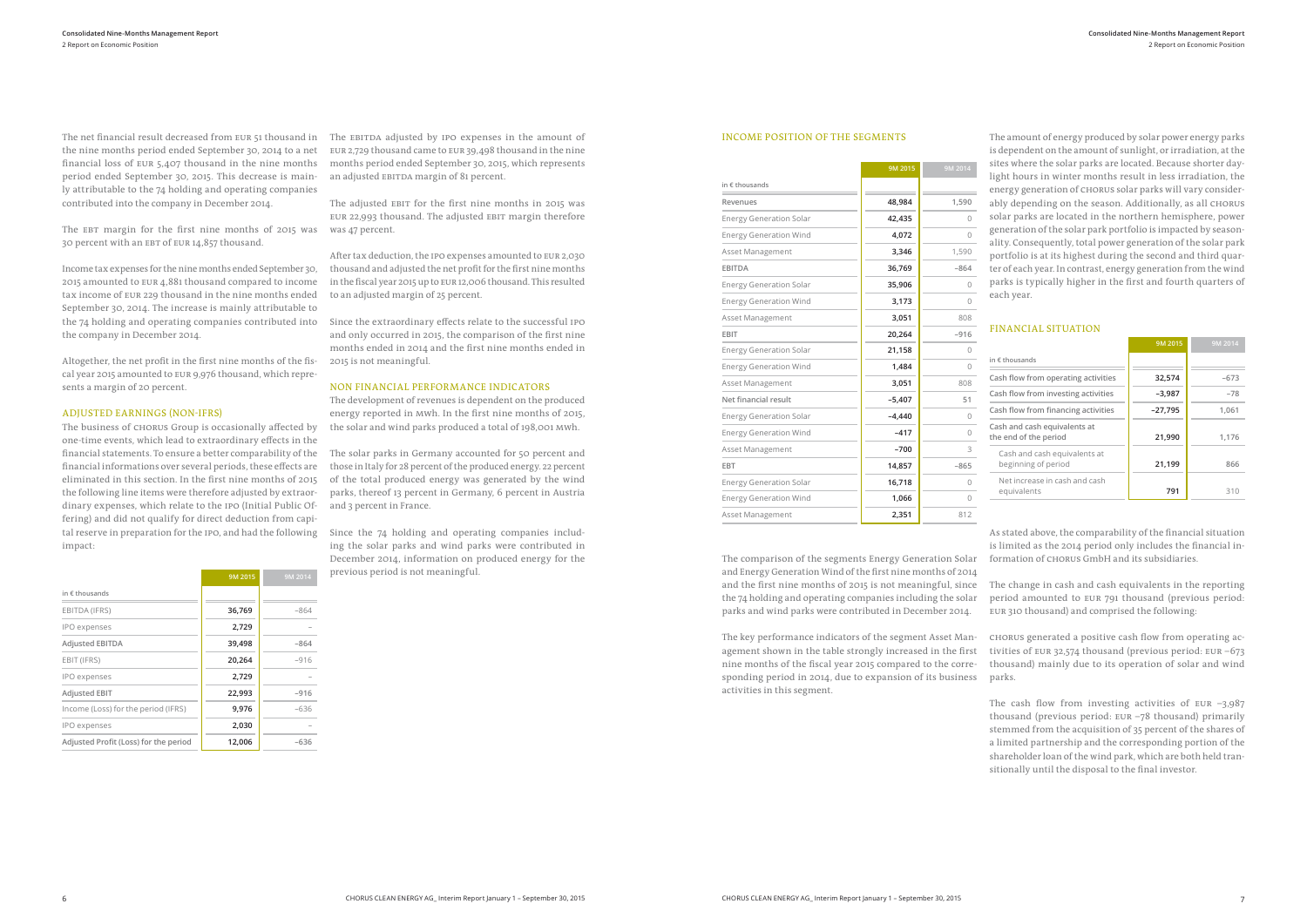The cash flow from financing activities amounting to EUR –27,795 thousand (previous period: EUR 1,061 thousand) is mainly attributable to interest and principal payments of the existing loans and payments in connection with raising equity.

CHORUS was able to meet all its payment obligations in a timely manner at all times.

#### NET ASSET SITUATION

CHORUS Group's net assets as of September 30, 2015, are summarized in the following condensed statement of financial position:

|                               | September 30,<br>2015 | December 31,<br>2014 |               | Change  |  |
|-------------------------------|-----------------------|----------------------|---------------|---------|--|
|                               |                       |                      | in $\epsilon$ | in $%$  |  |
| in $\epsilon$ thousands       |                       |                      |               |         |  |
| Non-current<br>assets         | 440,257               | 457,343              | $-17,086$     | $-3.7%$ |  |
| Current assets                | 57,716                | 51,961               | 5,755         | 11.1%   |  |
| <b>Total balance</b><br>sheet | 497,973               | 509,304              | $-11,331$     | $-2.2%$ |  |
| Equity                        | 133,881               | 123,819              | 10,062        | 8.1%    |  |
| Non-current<br>liabilities    | 327,942               | 350,108              | $-22,166$     | $-6.3%$ |  |
| Current<br>liabilities        | 36,125                | 35,352               | 773           | 2.2%    |  |

As of September 30, 2015, equity attributable to the owners of CHORUS Clean Energy AG increased by EUR 10,062 thousand from EUR 123,819 thousand at December 31, 2014 to EUR 133,881 thousand at September 30, 2015. The increase mainly source from retained earnings for the period and from the available-for-sale assets change in fair value. The equity ratio aggregates to 27 percent (24 percent as of December 31, 2014).

Non-current assets amounted to EUR 440,257 thousand on September 30, 2015 in comparison to EUR 457,343 thousand on December 31, 2014 and have therefore slightly decreased by 3.7 percent. The decrease mainly resulted from regular depreciation and amortisation in intangible assets and property, plant and equipment.

As of September 30, 2015 current assets increased to EUR 57,716 thousand in total (EUR 51,961 thousand as of December 31, 2014). The increase is primarily attributable to increases in trade and other receivables due to seasonally higher energy generation and to increases in current financial assets, which also comprise the reimbursement of IPO costs.

The decrease in non-current liabilities from EUR 350,108 thousand on December 31, 2014 to EUR 327,942 thousand on September 30, 2015 is primarily due to the decrease in non-current financial liabilities. As of September 30, 2015, the Group had bank and leasing liabilities of EUR 333,093 thousand (EUR 352,895 thousand as of December 31, 2014). These relate to the loans and leases for financing the solar and wind parks. In all the loan agreements, the liability risk is limited to the parks (non-recourse financing). CHORUS did not sign any new contracts, therefore the decrease is attributable to principal payments.

Current liabilities slightly increased by EUR 773 thousand from EUR 35,352 thousand to EUR 36,125 thousand, which is in particular attributable to increases in current financial liabilities and was partly offset by decreases in other current liabilities as of September 30, 2015 compared to December 31, 2014.

As of September 30, 2015, total assets amounted to EUR 497,973 thousand at the end of the reporting period, 2.2 percent lower than on December 31, 2014 (EUR 509,304 thousand).

#### **2.5 EMPLOYEES**

During the nine month period ended September 30, 2015, CHORUS employed on average a total of 32 employees (excluding temporary agency employees ("Leiharbeitnehmer") and freelancers). All of the employees are working at the headquarters of CHORUS Group in Neubiberg, Germany, in man-Since October 7, 2015 the shares of CHORUS Clean Energy AG have been traded on the regulated market (Prime Standard) of the Frankfurt stock exchange.

lowing the initial public offering. At present, CHORUS Clean Energy AG is not aware of any going concern risks.

For further information, CHORUS therefore refers to the statements in the 2014 Annual Report and to the securities prospectus approved by the German Federal Financial Supervisory Authority (Bundesanstalt für Finanzdienstleistungsaufsicht – Bafin) on September 24, 2015 for the public offer and the admission of shares of CHORUS Clean Energy AG on the regulated market segment (Prime Standard) of Frankfurt Stock Exchange. Both documents were published on CHORUS' website in the "Investor Relations" section. No significant changes have occurred to the opportunities and risks compared with these presentations.

agement and administration. The Group does not have any workers' council ("Betriebsräte") and has not entered into pension agreements or commitments with its active or inactive employees. **3 OPPORTUNITY AND RISK REPORT** As of September 30, 2015, a risk management suitable to the size and the operations of the Group is implemented. Structures that have been in place ensure that opportunities and risks of relevance to business operations are identified at the right time. CHORUS is constantly in the process of improving the existing procedures in its risk management system in order to comply with the increased requirements fol-The offering related to the sale of 12,157,020 ordinary bearer shares of the company with no-par value (Stückaktien), each such share representing a notional value of EUR 1.00 and with full dividend rights from January 1, 2015, consisting of 10,256,411 newly issued ordinary bearer shares with no-par value (Stückaktien) from the IPO capital increase, 314,911 ordinary bearer shares with no-par value (Stückaktien) from the holdings of selling shareholders and 1,585,698 ordinary bearer shares with no-par value (Stückaktien) in connection with a potential over-allotment. The period during which investors could submit purchase orders for the Offer Shares in the price range from EUR 9.75 to EUR 12.50 began on September 25, 2015 and ended on October 2, 2015. The high demand from investors exceeded the number of shares offered for purchase. In consultation with the bookrunning banks and considering the turbulent capital markets the company set the offer price at EUR 9.75 on October 7, 2015.

### **4 EVENTS AFTER THE REPORTING DATE**

#### IPO (INITIAL PUBLIC OFFERING)

CHORUS Clean Energy AG generated gross proceeds of EUR 100 million in the course of the IPO. The Greenshoe option granted to the underwriters, which could have been utilized until November 7, 2015, has not been exercised.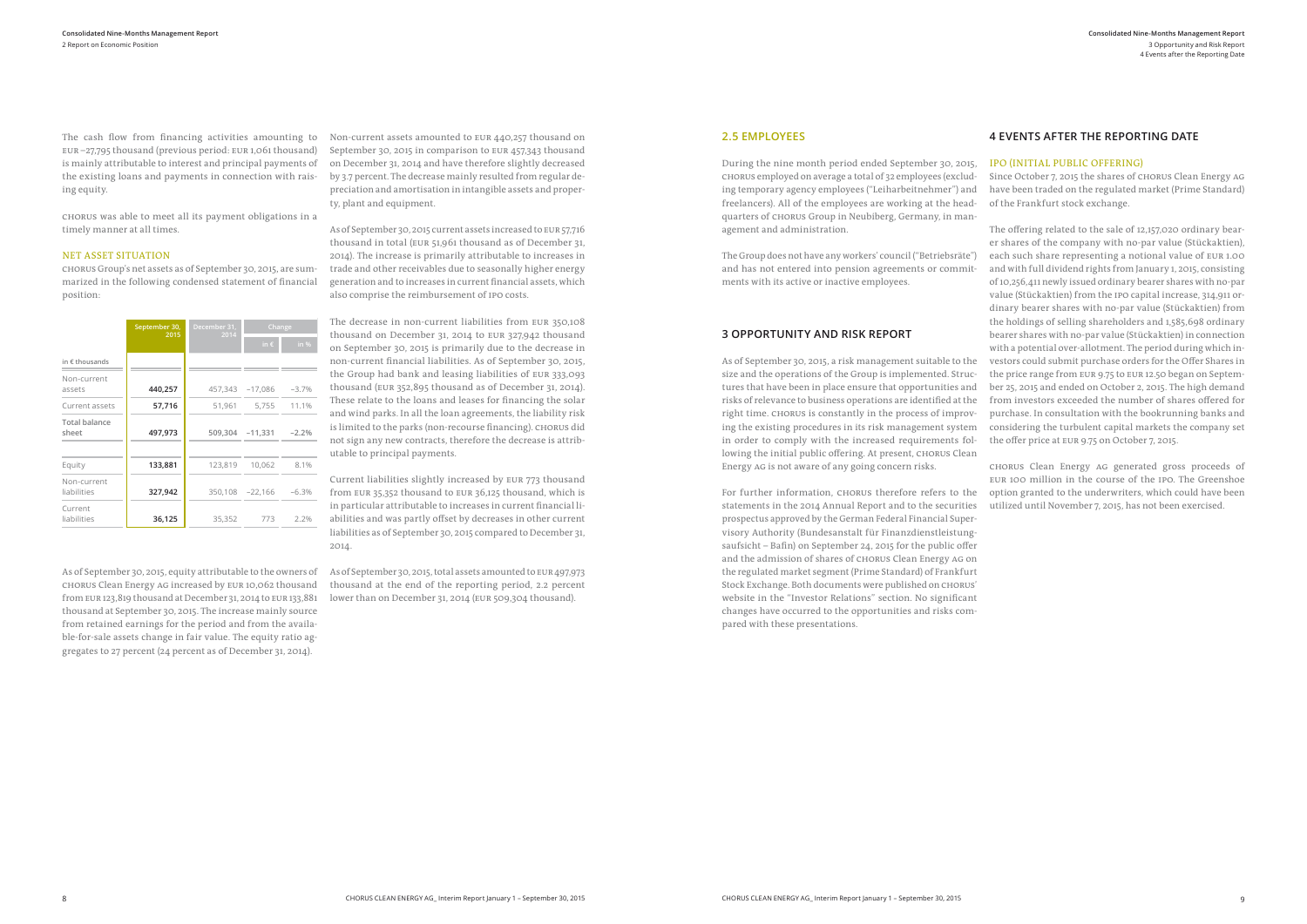Consolidated interim Statement of Profit and Loss and other Comprehensive Income

### **5 FORECAST**

CHORUS believes that the following competitive strengths have driven its value creation in the past and will continue to distinguish CHORUS in the future from its competitors:

- Large diversified portfolio of high quality solar and wind parks
- Risk-reduced investment focus, with broad access to investment opportunities and pipeline
- Strong operations services capacities
- Excellent access to professional investors
- Generation of steady and predictable cash flows through a broad portfolio of solar and onshore wind parks
- Experienced management team and optimized operations

CHORUS expects the positive developments to continue throughout the full financial year 2015. In particular CHORUS believes to be able to complete several acquisitions of renewable energy parks in Europe from their attractive pipeline of target investment opportunities until the end of the year and to further grow the asset base in the segments Energy Generation Solar and Energy Generation Wind using the proceeds resulting from the offering of the new shares.

Furthermore, CHORUS is optimistic to be able to successfully complete the ongoing fund raising for its currently three sub-funds under the existing institutional fund CHORUS SI-CAV-SIF and to invest these new funds to acquire additional renewable energy assets for such funds from CHORUS' investment opportunity pipeline. In May 2015, CHORUS also entered into a cooperation with a placement agent in the UK market, with further geographic extensions currently being under consideration. In addition, CHORUS intends to increase the efficiency of its administration of project special purpose vehicles (SPVs) and also strives to improve its results of operations through agreeing with its financing banks new, improved financing conditions for its SPVs.

#### **6 OVERALL STATEMENT**

Overall, the management board considers the development of the third quarter of 2015 and the economic situation of CHORUS Group to be very positive. The revenues increased and EBIT margin improved.

The comments made in this management report on future development are based on estimates made by the management board to the best of their knowledge and belief at the time these interim financial statements were prepared. The statements are by nature subject to a series of risks and uncertainties. The actual results may therefore deviate from these forecasts should one of these or other uncertainties arise or the assumptions on which the statements are made prove to be inaccurate.

## **CONDENSED CONSOLIDATED INTERIM FINANCIAL STATEMENTS**

#### **CONSOLIDATED INTERIM STATEMENT OF PROFIT AND LOSS AND OTHER COMPREHENSIVE INCOME FOR THE NINE MONTHS ENDED SEPTEMBER 30 AND THE THREE MONTHS ENDED SEPTEMBER 30**

|                                                                            | <b>Note</b> | 9M 2015<br>01/01-09/30 | 9M 2014<br>01/01-09/30 | Q3 2015<br>07/01-09/30 | Q3 2014<br>07/01-09/30 |
|----------------------------------------------------------------------------|-------------|------------------------|------------------------|------------------------|------------------------|
| in $\epsilon$ thousands                                                    |             |                        |                        |                        |                        |
| Revenues                                                                   | 2.2         | 48,984                 | 1,590                  | 18,129                 | 308                    |
| Other income                                                               |             | 933                    | 1,073                  | 406                    | 615                    |
| Personnel expenses                                                         |             | $-1,604$               | $-1,556$               | $-584$                 | $-567$                 |
| Other expenses                                                             |             | $-11,544$              | $-1,970$               | -3,469                 | $-1,114$               |
| Profit (Loss) before interest, tax, depreciation and amortization (EBITDA) |             | 36,769                 | $-864$                 | 14,482                 | $-758$                 |
| Depreciation and amortization                                              |             | $-16,505$              | $-52$                  | -5,565                 | $-20$                  |
| Profit (Loss) before interest and tax (EBIT)                               |             | 20,264                 | $-916$                 | 8,917                  | $-778$                 |
| Finance income                                                             |             | 133                    | 192                    | 42                     | 190                    |
| Finance expenses                                                           |             | $-7,033$               | $-141$                 | $-2,285$               | $-12$                  |
| Valuation of interest-rate swaps                                           |             | 1,493                  |                        | $-525$                 |                        |
| Net financial result                                                       |             | $-5,407$               | 51                     | -2,768                 | 178                    |
| Profit (Loss) before tax (EBT)                                             |             | 14,857                 | $-865$                 | 6,149                  | $-600$                 |
| Income tax                                                                 |             | $-4,881$               | 229                    | $-1,815$               | 148                    |
| Profit (Loss) for the period                                               |             | 9,976                  | $-636$                 | 4,334                  | $-452$                 |
| Other comprehensive income                                                 |             |                        |                        |                        |                        |
| Items that are or may be reclassified subsequently to profit or loss       |             |                        |                        |                        |                        |
| Available-for-Sale assets- net change in fair value                        |             | 704                    | $\bar{ }$              | 313                    |                        |
| Related tax                                                                |             | $-180$                 |                        | $-80$                  |                        |
| Other comprehensive income, net of tax                                     |             | 524                    |                        | 233                    |                        |
| Total comprehensive income/loss                                            |             | 10,500                 | $-636$                 | 4,567                  | $-452$                 |
| Profit/Loss attributable to                                                |             | 9,976                  | $-636$                 | 4,334                  | $-452$                 |
| Owners of CHORUS Clean Energy AG                                           |             | 9,976                  | $-642$                 | 4,334                  | $-453$                 |
| Non-controlling interests                                                  |             | 0                      | 6                      | 0                      | 1                      |
| Total comprehensive income/loss attributable to                            |             | 10,500                 | $-636$                 | 4,567                  | $-452$                 |
| Owners of CHORUS Clean Energy AG                                           |             | 10,500                 | $-642$                 | 4,567                  | $-453$                 |
| Non-controlling interests                                                  |             | 0                      | 6                      | 0                      | $\mathbf{1}$           |
|                                                                            |             |                        |                        |                        |                        |
| Earnings per share                                                         |             |                        |                        |                        |                        |
| Basic earnings per share                                                   | 4.5         | 0.57                   | n/a                    | 0.25                   | n/a                    |
| Diluted earnings per share                                                 | 4.5         | 0.57                   | n/a                    | 0.25                   | n/a                    |

The accompanying notes are an integral part of these Consolidated Interim Financial Statements.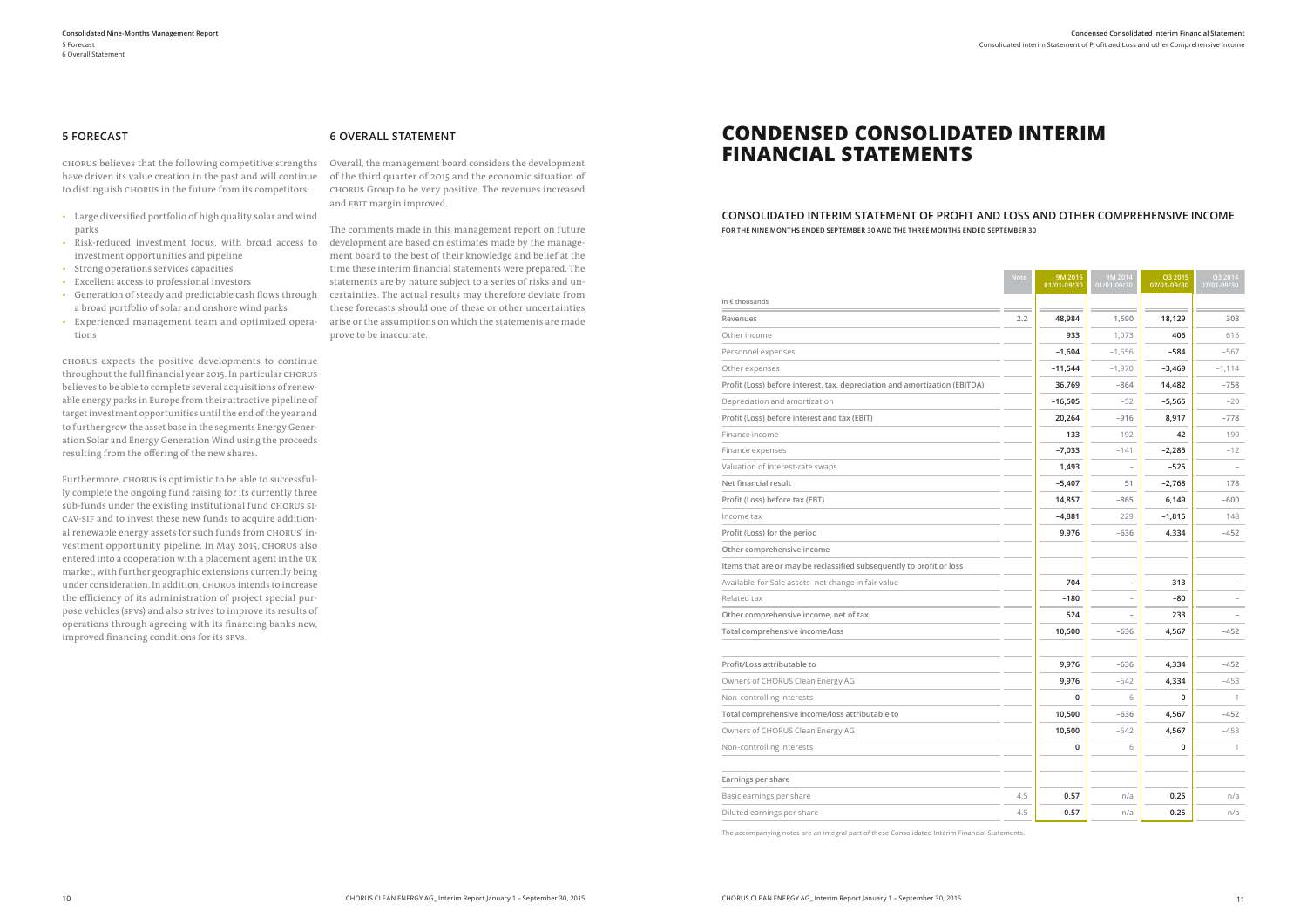#### Consolidated Interim Statements of Financial Position Consolidated Interim Statements of Financial Position **Condensed Consolidated Interim Financial Statement Condensed Consolidated Interim Financial Statement**

#### **CONSOLIDATED INTERIM STATEMENTS OF FINANCIAL POSITION**

| Assets                               | <b>Note</b> | September 30, 2015 | December 31, 2014 |
|--------------------------------------|-------------|--------------------|-------------------|
| in $\epsilon$ thousands              |             |                    |                   |
| A) Non-current assets                |             | 440,257            | 457,343           |
| Intangible assets and goodwill       |             | 173,508            | 181,149           |
| Property, plant and equipment        |             | 244,089            | 252,521           |
| Financial investments at equity      |             | 621                | 480               |
| Non-current financial assets         |             | 5,422              | 4,374             |
| Deferred tax assets                  |             | 16,617             | 18,819            |
| B) Current assets                    |             | 57,716             | 51,961            |
| Trade and other receivables          |             | 10,079             | 6,420             |
| Income taxes receivable              |             | 284                | 826               |
| Current financial assets             |             | 4,907              | 1,327             |
| Current non-financial assets         |             | 6,863              | 6,098             |
| Liquid funds:                        | 4.3         | 35,583             | 37,290            |
| Cash and cash equivalents            | 4.3         | 21,990             | 21,199            |
| Restricted cash and cash equivalents | 4.3         | 13,593             | 16,091            |
| <b>Total assets</b>                  |             | 497,973            | 509,304           |

| <b>Equity and Liabilities</b>                               | <b>Note</b> | September 30, 2015 | December 31, 2014 |
|-------------------------------------------------------------|-------------|--------------------|-------------------|
| in $\epsilon$ thousands                                     |             |                    |                   |
| A) Total equity                                             |             | 133,906            | 123,844           |
| Share Capital                                               | 4.3         | 17,449             | 50                |
| Capital Reserve                                             | 4.3         | 103,663            |                   |
| Fair Value Reserve                                          |             | 524                |                   |
| <b>Retained Earnings</b>                                    | 4.3         | 12,245             | 2,269             |
| Contributions in-cash not yet registered                    | 4.3         |                    | 5,855             |
| Contributions in-kind not yet registered                    | 4.3         |                    | 115,645           |
| Equity attributable to the owners of CHORUS Clean Energy AG |             | 133,881            | 123,819           |
| Non-controlling interests                                   |             | 25                 | 25                |
| B) Non-current liabilities                                  |             | 327,942            | 350,108           |
| Liabilities to limited partners                             |             | 4,494              | 4,034             |
| Non-current provisions                                      |             | 3,435              | 3,358             |
| Non-current financial liabilities                           |             | 318,205            | 341,057           |
| Deferred tax liabilities                                    |             | 1,808              | 1,659             |
| C) Current liabilities                                      |             | 36,125             | 35,352            |
| Current provisions                                          |             | 1,348              | 1,382             |
| Trade payables                                              |             | 4,288              | 4,716             |
| Income taxes payable                                        |             | 5,116              | 3,537             |
| Current financial liabilities                               |             | 23,002             | 21,446            |
| Other current liabilities                                   |             | 2,082              | 3,431             |
| Deferred income                                             |             | 289                | 840               |
| <b>Total equity and liabilities</b>                         |             | 497,973            | 509,304           |

The accompanying notes are an integral part of these Consolidated Interim Financial Statements.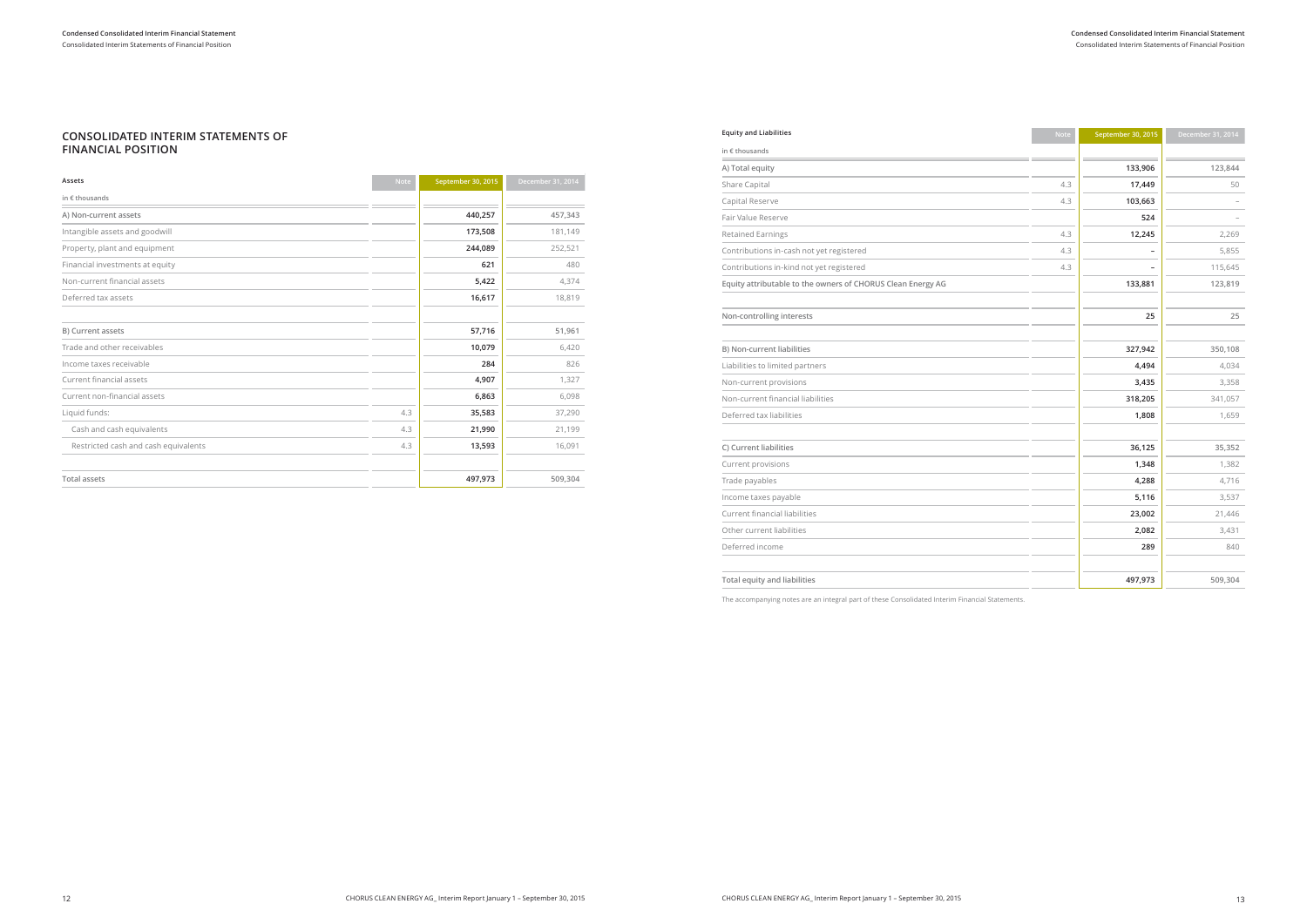#### **CONSOLIDATED INTERIM STATEMENT OF CHANGES IN EQUITY**

**FOR THE NINE MONTHS ENDED SEPTEMBER 30, 2014**

|                                                |               | Attributable to the owners of CHORUS Clean Energy AG |                      |  |                                                                                 |                              |              |  |  |
|------------------------------------------------|---------------|------------------------------------------------------|----------------------|--|---------------------------------------------------------------------------------|------------------------------|--------------|--|--|
|                                                | Share capital | Capital reserve                                      | Retained<br>earnings |  | <b>Equity attributable to</b><br>the owners of CHORUS<br><b>Clean Energy AG</b> | Non-controlling<br>interests | Total equity |  |  |
| in $\epsilon$ thousands                        |               |                                                      |                      |  |                                                                                 |                              |              |  |  |
| Balance as of January 1, 2014                  | 250           | 25                                                   | 3,873                |  | 4,148                                                                           |                              | 4,159        |  |  |
| Loss for the period / Total comprehensive Loss |               | $\overline{\phantom{a}}$                             | $-642$               |  | $-642$                                                                          |                              | $-637$       |  |  |
| Total comprehensive Loss                       |               |                                                      | $-642$               |  | $-642$                                                                          |                              | $-637$       |  |  |
| Balance as of September 30, 2014               | 250           | 25                                                   | 3,231                |  | 3,506                                                                           |                              | 3,522        |  |  |

The accompanying notes are an integral part of these Consolidated Interim Financial Statements.

### **CONSOLIDATED INTERIM STATEMENT OF CHANGES IN EQUITY**

**FOR THE NINE MONTHS ENDED SEPTEMBER 30, 2015**

|                                                    |               | Attributable to the owners of CHORUS Clean Energy AG |                          |                      |                                                  |                                                  |                                                                               |                             |                              |
|----------------------------------------------------|---------------|------------------------------------------------------|--------------------------|----------------------|--------------------------------------------------|--------------------------------------------------|-------------------------------------------------------------------------------|-----------------------------|------------------------------|
|                                                    | Share capital | Capital reserve                                      | Fair value<br>reserve    | Retained<br>earning: | <b>Contribution in cas</b><br>not yet registered | <b>Contribution in-kin</b><br>not yet registered | <b>Equity attributable to</b><br>e owners of CHORUS<br><b>Clean Energy AG</b> | Non-controllin<br>interests | Non-controlling<br>interests |
| in $\epsilon$ thousands                            |               |                                                      |                          |                      |                                                  |                                                  |                                                                               |                             |                              |
| Balance as of January 1, 2015                      | 50            |                                                      |                          | 2,269                |                                                  | 5,855<br>115,645                                 | 123,819                                                                       | 25                          | 123,844                      |
| Total comprehensive income / profit for the period |               |                                                      |                          |                      |                                                  |                                                  |                                                                               |                             |                              |
| Profit for the period                              |               |                                                      | $ \,$                    | 9,976                |                                                  | $\overline{a}$                                   | 9,976                                                                         |                             | 9,976                        |
| Other comprehensive income                         |               | -                                                    | 524                      | $-$                  |                                                  |                                                  | 524                                                                           |                             | 524                          |
| Total comprehensive income                         |               |                                                      | 524                      | 9,976                |                                                  | $\sim$                                           | 10,500                                                                        |                             | 10,500                       |
| Transactions with owners of the company            |               |                                                      |                          |                      |                                                  |                                                  |                                                                               |                             |                              |
| Contributions and distributions                    |               |                                                      |                          |                      |                                                  |                                                  |                                                                               |                             |                              |
| Issue of shares                                    | 17,399        | 104,103                                              |                          |                      |                                                  | $-5,855$<br>$-115,645$                           |                                                                               |                             |                              |
| Costs incurred to issue equity, net of tax         |               | $-440$                                               | $\overline{\phantom{a}}$ |                      |                                                  |                                                  | $-440$                                                                        |                             | $-440$                       |
| Total contributions and distributions              | 17,399        | 103,663                                              |                          |                      |                                                  | $-5,855$<br>$-115,645$                           | $-440$                                                                        |                             | $-440$                       |
| Total transactions with owners of the company      | 17,399        | 103,663                                              | $\overline{\phantom{0}}$ |                      |                                                  | $-5,855$<br>$-115,645$                           | $-440$                                                                        |                             | $-440$                       |
| Balance as of September 30, 2015                   | 17,449        | 103,663                                              | 524                      | 12,245               |                                                  |                                                  | 133,881                                                                       | 25                          | 133,906                      |

The accompanying notes are an integral part of these Consolidated Interim Financial Statements.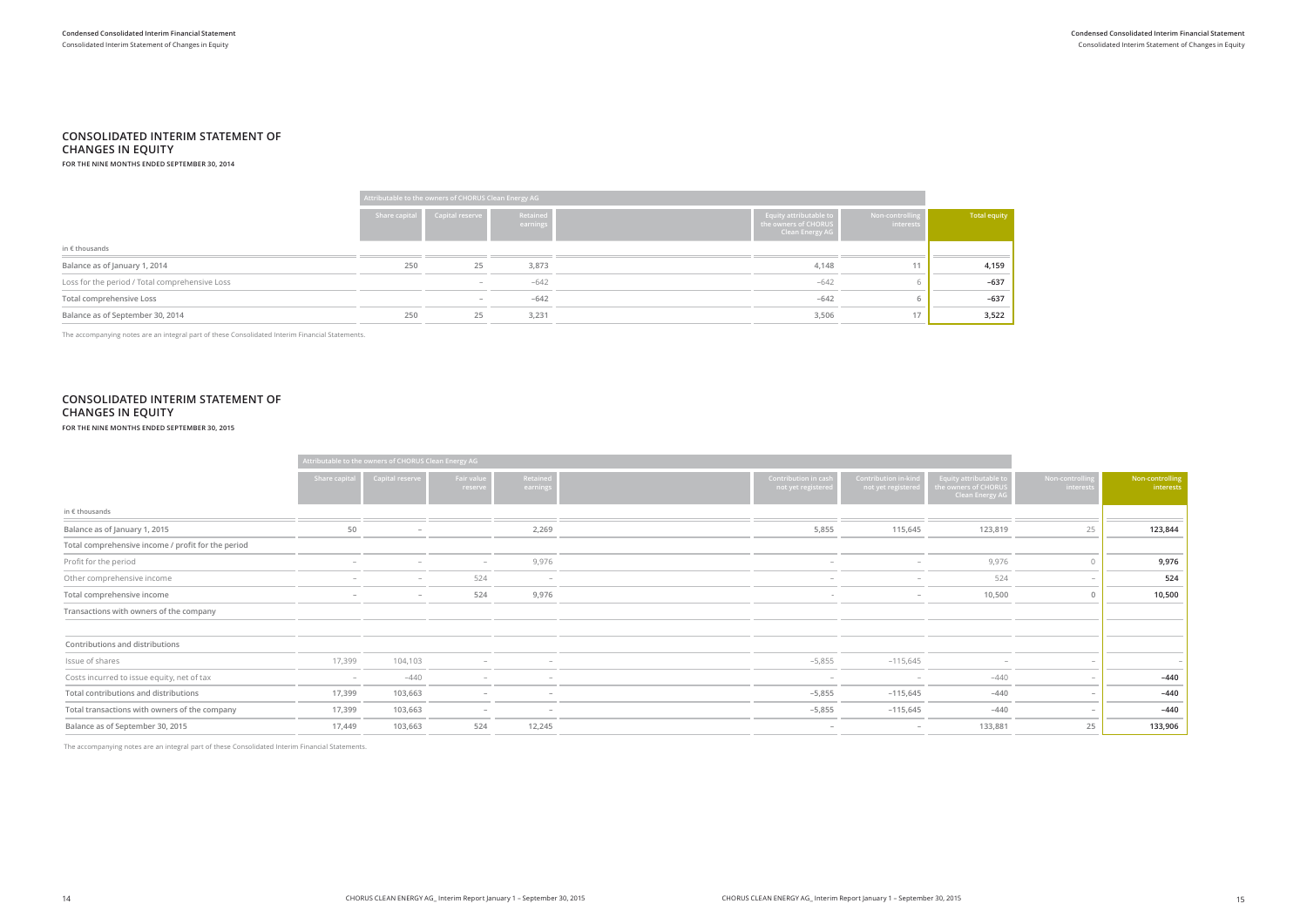#### **CONSOLIDATED INTERIM STATEMENT OF CASHFLOW FOR THE NINE MONTHS FOR THE NINE MONTHS ENDED SEPTEMBER 30, 2015**

|                                                                                                   | 9M 2015   | 9M 2014        |
|---------------------------------------------------------------------------------------------------|-----------|----------------|
| in $\epsilon$ thousands                                                                           |           |                |
| Results for the year                                                                              | 9,976     | $-637$         |
| Net finance result                                                                                | 5,407     | $-52$          |
| Net income tax result                                                                             | 4,881     | $-229$         |
| Earnings before Interest and Tax (EBIT)                                                           | 20,264    | $-916$         |
| Tax paid $(-)$ / Tax received $(+)$                                                               | $-665$    | 94             |
| Depreciation and amortization                                                                     | 16,505    | 52             |
| Other non-cash income / expenses                                                                  | $-133$    | $-190$         |
| Increase/decrease in other assets not<br>attributable to investment and financing activities      | $-4,204$  | $-188$         |
| Increase/decrease in other liabilities not<br>attributable to investment and financing activities | 806       | 476            |
| Cash Flow from Operating Activities                                                               | 32,574    | $-673$         |
| Proceeds on disposals of financial assets                                                         | 234       |                |
| Payments on investments in financial assets                                                       | $-4,217$  | $-118$         |
| Payments on investments in property, plant and equipment and intangible assets                    | -69       | $-52$          |
| Payments from loans granted                                                                       |           | $-100$         |
| Interest received                                                                                 | 65        | 192            |
| Cash Flow from Investing Activities                                                               | $-3,987$  | $-78$          |
| Repayment of borrowing / debt                                                                     | $-15,735$ |                |
| Payment to limited partners                                                                       | $-114$    |                |
| Proceeds from shareholders                                                                        |           | 5.745          |
| Payments in connection with raising equity                                                        | $-3,143$  |                |
| Proceeds from shareholder loans                                                                   | ۰         | $\overline{2}$ |
| Repayments of shareholder loans                                                                   |           | $-4,500$       |
| Change in restricted cash                                                                         | 2,498     |                |
| Repayments of lease commitments                                                                   | $-915$    |                |
| Interest paid                                                                                     | $-10,386$ | $-187$         |
| Cash Flow from Financing Activities                                                               | $-27,795$ | 1,061          |
| Net decrease/increase in cash and cash equivalents                                                | 791       | 310            |
| Cash and cash equivalents at beginning of period                                                  | 21,199    | 866            |
| Cash and cash equivalents at end of period                                                        | 21,990    | 1,176          |

The accompanying notes are an integral part of these Consolidated Interim Financial Statements.

## **SELECTED EXPLANATORY NOTES TO THE CONDENSED CONSOLIDATED INTERIM FINANCIAL STATEMENTS (IFRS)**

**AS AT SEPTEMBER 30, 2015**

#### **1 GENERAL INFORMATION**

### **1.2 DESCRIPTION OF OPERATIONS**

**1.1 THE REPORTING ENTITY** CHORUS Clean Energy AG ("CHORUS AG" or "the reporting entity") was founded in July 2014 and was entered in the commercial register of the Munich Local Court (Amtsgericht München) under number HRB 213342 in August 2014. The registered office is located at 85579 Neubiberg near Munich, Prof.-Messerschmitt-Str. 3, Germany. The reporting entity is engaged in the acquisition and management of investments in other entities which operate wind or solar parks in Europe and whose activities include the generation, storage, or distribution of renewable energy along with all associated activities for the generation of renewable energy, including design, conceptual support, and longterm consultation and coordination of investment products in the renewable energy sector. The condensed consolidated interim financial statements of the CHORUS AG as at September 30, 2015 comprise the Company and its subsidiaries (together referred to as "CHORUS Group" or the "Group" and individually as "Group entities"). CHORUS is an independent power producer and a full-service asset manager with a long-standing focus on investments in renewable energy power facilities. In addition, CHORUS provides advisory and asset management services to professional investors in the renewable energy sector. Since its specialization in the renewable energy field in 2006, CHORUS has initiated 21 German limited partnerships (Kommanditgesellschaften) and three Luxembourg special investment funds focused on the renewable energy sector, which, advised by CHORUS, executed total investments in 67 solar and wind parks located in Germany and other European countries with a total capacity of 254 MW (solar parks: 151 MW; wind parks: 103 MW), representing a total investment volume of approximately 673 million euros. Between 2009 and 2014, the total electricity generated per year by the solar and wind parks managed and operated by CHORUS grew from 1.3 MWh in 2009 to 252,843 MWh in 2014. CHORUS owns and operates 62 of these parks and manages and operates five wind parks for the Luxembourg special investment funds initiated by it. Following the acquisition of a solar or wind park for its own portfolio or for professional funds and investors, CHORUS provides asset management services to the legal entities owning the solar and wind parks.

The Corporate of Management of CHORUS AG authorized the consolidated interim statements for presentation to the Su-energy plants produced a total of 198,001 MWh.pervisory Board on November 12, 2015. From January 1 until September 30, 2015 our own renewable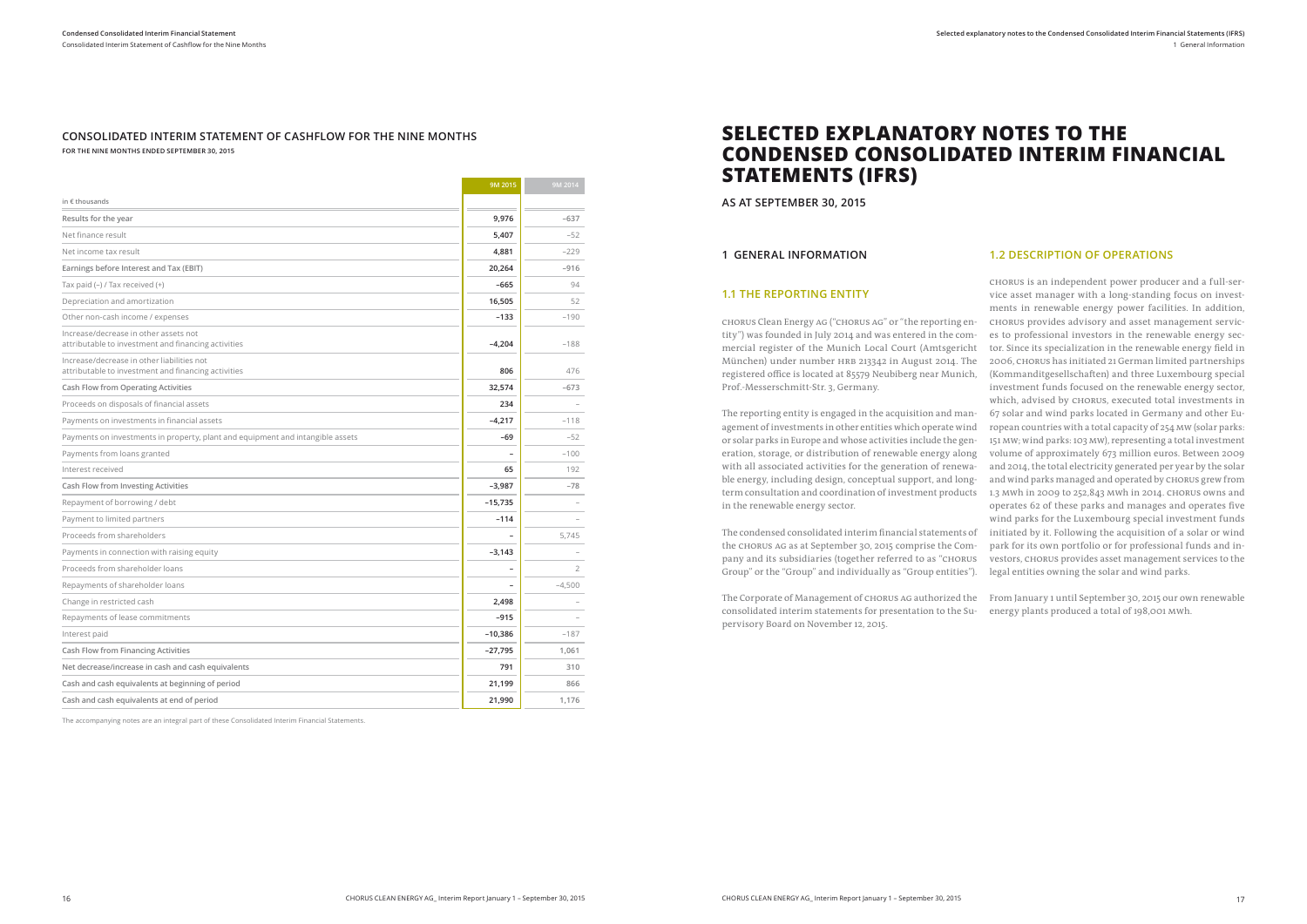#### **1.3 BASIS OF PREPARATION**

These condensed consolidated interim financial statements were prepared in accordance with the International Standard IAS 34 'Interim Financial Reporting'. It does not include all information required by IFRS for year-end consolidated financial statements and should therefore be read in conjunction with the consolidated financial statements as of December 31, 2014.

- IFRIC 21 "Levies"  $(2013)$
- Annual Improvements to IFRSs 2011- 2013 Cycle

The comparability of the consolidated interim statement of profit or loss and other comprehensive income, the consolidated interim statement of cashflow and the consolidated interim statement of changes in equity is limited since the 74 holding and operating companies including the solar parks and wind parks were contributed in December 2014. Therefore, they are not reflected in the group's results of operation and cashflow for the nine-month period ended September 30, 2014. For this period in 2014, the financial information only includes the financial information of CHORUS GmbH and its subsidiaries. We refer to the consolidated financial statements as of December 31, 2014, note 7.10 Equity.

The consolidated financial statements have been prepared in Euro (EUR). Unless stipulated otherwise, all values are rounded up or down to nearest thousand Euro (EUR thousand) in accordance with the commercial rounding practices. Differences can result from the use of rounded amounts and percentages.

#### **1.4 APPLICATION OF NEW AND REVISED INTERNATIONAL FINANCIAL REPORTING STANDARDS**

In addition to the standards and interpretations applied as at December 31, 2014, the following standards were applicable for the first time, but had no impact on the consolidated financial statements:

CHORUS AG is in process of analyzing the effects of the IFRS standards not yet effective on CHORUS Groups results of operations, financial position and cash flows.

#### **1.5 CRITICAL ACCOUNTING JUDGEMENTS AND KEY SOURCES OF ESTIMATION UNCERTAINTIES**

The preparation of financial statements in conformity with IFRS requires management to make judgements, estimates and assumptions that affect the application of accounting policies and the reported amounts of assets, liabilities, income and expenses. Actual results may differ from these estimates. Estimates and underlying assumptions are reviewed on an ongoing basis. Revisions to accounting estimates are recognized in the period in which the estimates are revised and in any future periods affected.

The key assumptions concerning the future economic situation and other key sources of estimation uncertainty at the balance sheet date that have a significant risk of causing a material adjustment to the carrying amounts of assets and liabilities within the next financial year are discussed in the notes to the consolidated financial statements as of December 31, 2014.

There have been no significant changes in the amount of changes in estimates since preparation of the consolidated financial statements for the year ended December 31, 2014.

#### **1.6 SIGNIFICANT ACCOUNTING POLICIES AND CONSOLIDATION PRINCIPLES**

The accounting policies applied in these condensed consolidated interim financial statements are the same as those applied in the Group's consolidated financial statements as at and for the year ended December 31, 2014. A detailed description of the policies is included in the notes to the consolidated financial statements for 2014.

### **2.1 EXTRAORDINARY EFFECTS**

Our business is occasionally affected by one-time events, which lead to extraordinary effects in the financial statements. To ensure a better comparability of our financial informations over several periods, these effects are eliminated in this section. In the first nine month of 2015 extraordinary expenses occurred, which relate to the IPO and did not qualify for direct deduction from capital reserve in preparation for the IPO. The extraordinary effects had the following impact on the consolidated interim statement of comprehensive income:

### **2 DISCLOSURES REGARDING THE CONSOLIDATED INTERIM STATEMENTS OF COMPREHENSIVE INCOME/LOSS**

|                                               | <b>EBITDA</b> | <b>EBIT</b> | Profit for the period | <b>Earnings per share</b> |
|-----------------------------------------------|---------------|-------------|-----------------------|---------------------------|
| in $\epsilon$ thousands                       |               |             |                       |                           |
| Earnings September 30, 2015 adjusted          | 39,498        | 22,993      | 12,006                | 0.69                      |
| IPO expenses                                  | 2.729         | 2,729       | 2,030                 | 0.12                      |
| Earnings September 30, 2015 according to IFRS | 36.769        | 20.264      | 9,976                 | 0.57                      |

### **2.2 REVENUES**

Revenues can be broken down as follows:

|                                | 9M 2015 | 9M 2014 |
|--------------------------------|---------|---------|
| in $\epsilon$ thousands        |         |         |
| <b>Energy Generation Solar</b> | 42,435  |         |
| <b>Energy Generation Wind</b>  | 4,072   |         |
| Asset Management               | 2,477   | 1,590   |
| Revenues                       | 48,984  | 1,590   |

The analysis of revenues by country is as follows:

|                                | Germany | Italy  | France | Austria                  | 9M 2015 |
|--------------------------------|---------|--------|--------|--------------------------|---------|
| in $\epsilon$ thousands        |         |        |        |                          |         |
| <b>Energy Generation Solar</b> | 24,951  | 17,484 |        |                          | 42,435  |
| <b>Energy Generation Wind</b>  | 2,495   |        | 435    | 1,142                    | 4,072   |
| Asset Management               | 2,477   |        |        | $\overline{\phantom{a}}$ | 2,477   |
| Total                          | 29,923  | 17,484 | 435    | 1,142                    | 48,984  |
|                                |         |        |        |                          |         |
|                                | Germany | Italy  | France | Austria                  | 9M 2014 |
| in $\epsilon$ thousands        |         |        |        |                          |         |
| <b>Energy Generation Solar</b> | ۰       | -      | -      |                          |         |
| <b>Energy Generation Wind</b>  |         |        |        |                          |         |
| Asset Management               | 1,590   |        |        |                          | 1,590   |
| Total                          | 1,590   |        |        |                          | 1,590   |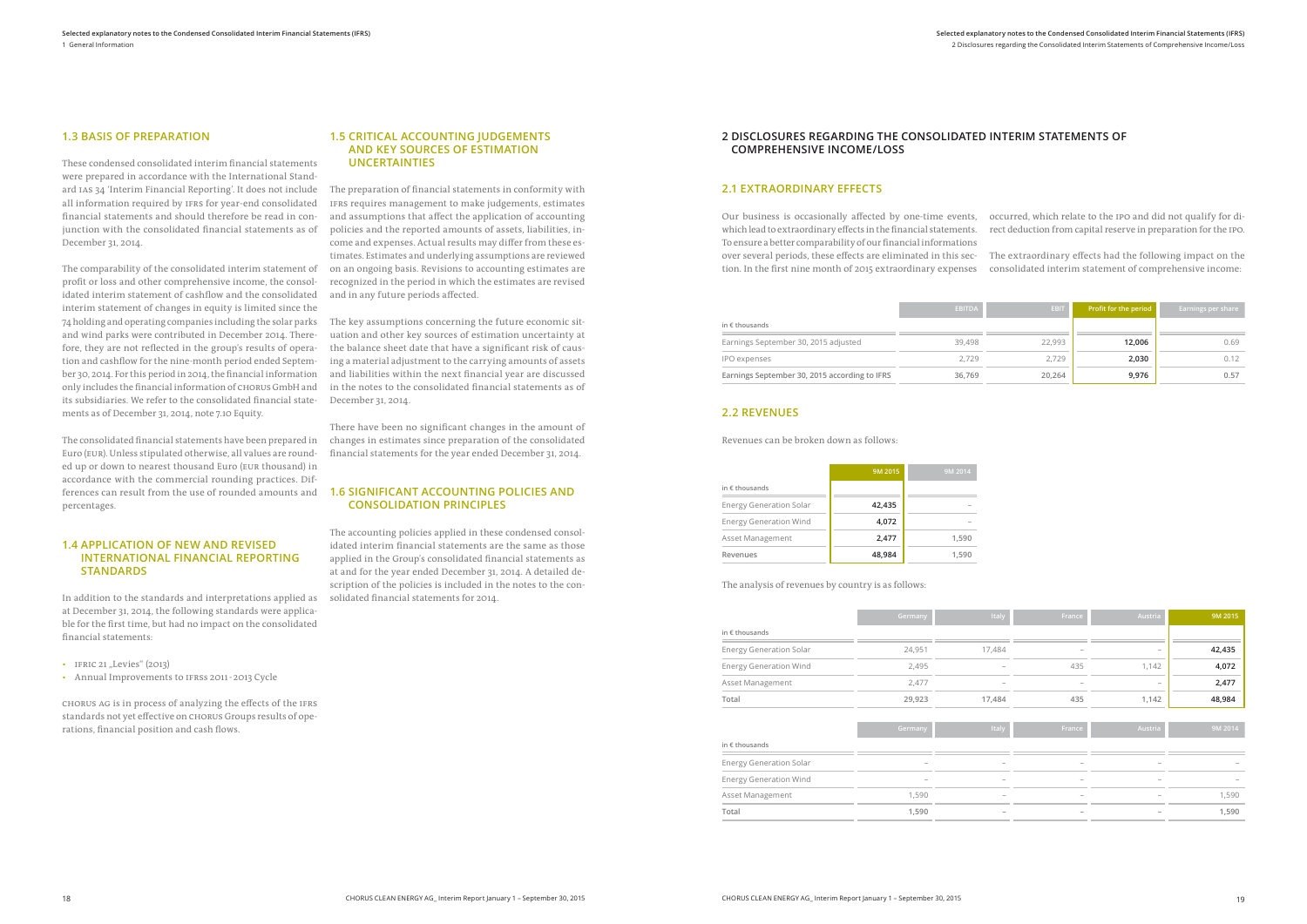**Selected explanatory notes to the Condensed Consolidated Interim Financial Statements (IFRS)** 3 Disclosures regarding financial instruments

#### **3 DISCLOSURES REGARDING FINANCIAL INSTRUMENTS**

The table below shows the carrying amounts, stated values, and fair values based on the measurement categories of financial instruments as of September 30, 2015 and as of December 31, 2014.

|              |         | Fair value |         |
|--------------|---------|------------|---------|
| <b>Total</b> | Level 3 | Level 2    | Level 1 |
|              |         |            |         |
|              |         |            |         |
| 5,347        | 5,347   |            |         |
|              |         |            |         |
|              |         |            |         |
| 818          | 818     |            |         |
|              |         |            |         |
|              |         |            |         |
|              |         |            |         |
|              |         |            |         |
|              |         |            | -       |
|              |         |            |         |
| 341,207      | 302,439 | 8,114      |         |
| 302,439      | 302,439 |            |         |
| 30,653       |         |            |         |
| 8,114        |         | 8,114      |         |
|              |         |            |         |

|                                          |                                                               |                              |                          |                          | September 30, 2015                                              |                                              |                                                    |                                                     |         |                          |                          |                          |
|------------------------------------------|---------------------------------------------------------------|------------------------------|--------------------------|--------------------------|-----------------------------------------------------------------|----------------------------------------------|----------------------------------------------------|-----------------------------------------------------|---------|--------------------------|--------------------------|--------------------------|
|                                          |                                                               |                              |                          |                          | Statement of financial position value in accordance with IAS 39 |                                              |                                                    | <b>Fair Value</b><br>Measurement i<br>accordance wi |         |                          |                          |                          |
|                                          | Measureme<br>category i<br>accordance wit<br>IAS <sub>3</sub> | Carrying amount <b>paint</b> | Amortized cost           | At cost                  |                                                                 | Fair value<br>recognize<br>lirectly in equit | Fair value<br>recognize<br>through profit<br>or Ic | <b>IAS 17</b>                                       | Level 1 | Level 2                  | Level 3                  | Tota                     |
| in $\epsilon$ thousands                  |                                                               |                              |                          |                          |                                                                 |                                              |                                                    |                                                     |         |                          |                          |                          |
| Assets                                   |                                                               |                              |                          |                          |                                                                 |                                              |                                                    |                                                     |         |                          |                          |                          |
| Non-current financial assets             | AfS                                                           | 5,422                        |                          | 75                       |                                                                 | 5,347                                        |                                                    |                                                     |         |                          | 5,347                    | 5,347                    |
| Trade and other receivables              | LaR                                                           | 10,079                       | 10,079                   | $\overline{\phantom{a}}$ |                                                                 | $\overline{\phantom{a}}$                     |                                                    |                                                     |         | $\overline{\phantom{a}}$ | $\overline{\phantom{a}}$ | $\overline{\phantom{a}}$ |
| Current financial assets                 | LaR                                                           | 4,089                        | 4,089                    | $\overline{\phantom{a}}$ |                                                                 | $\overline{\phantom{a}}$                     |                                                    |                                                     |         | $\overline{\phantom{a}}$ | $\overline{\phantom{a}}$ | $\overline{\phantom{a}}$ |
| Current financial assets                 | AfS                                                           | 818                          | $\overline{\phantom{a}}$ |                          |                                                                 | 818                                          |                                                    |                                                     |         | $\overline{\phantom{0}}$ | 818                      | 818                      |
| Liquid funds:                            |                                                               |                              |                          |                          |                                                                 |                                              |                                                    |                                                     |         |                          |                          |                          |
| Cash and cash equivalents                | LaR                                                           | 21,990                       | 21,990                   | $\overline{\phantom{a}}$ |                                                                 |                                              |                                                    |                                                     |         | $\overline{\phantom{a}}$ |                          | $\overline{\phantom{0}}$ |
| Restricted cash and cash equivalents     | LaR                                                           | 13,593                       | 13,593                   | $\sim$                   |                                                                 | $\sim$                                       |                                                    |                                                     |         |                          |                          |                          |
| Liabilities                              |                                                               |                              |                          |                          |                                                                 |                                              |                                                    |                                                     |         |                          |                          |                          |
| Liabilities to limited partners          | FLAC                                                          | 4,494                        | 4,494                    | $\overline{\phantom{a}}$ |                                                                 | $\sim$                                       |                                                    | $\sim$                                              |         | $\overline{\phantom{a}}$ |                          | $\sim$                   |
| <b>Financial liabilities</b>             |                                                               | 341,207                      | 302,439                  | $\overline{\phantom{0}}$ |                                                                 | $\overline{\phantom{0}}$                     | 8,114                                              | 30,653                                              | $\sim$  | 8,114                    | 302,439                  | 341,207                  |
| of which Bank loans                      | <b>FLAC</b>                                                   | 302,439                      | 302,439                  |                          |                                                                 |                                              | $-$                                                | $\overline{\phantom{a}}$                            |         | $\overline{\phantom{a}}$ | 302,439                  | 302,439                  |
| of which leasing liabilities             | n/a                                                           | 30,653                       | $\sim$                   |                          |                                                                 | $\overline{\phantom{a}}$                     | $\sim$                                             | 30,653                                              | $\sim$  | $\overline{\phantom{a}}$ |                          | 30,653                   |
| of which interest rate swaps with neg.FV | HfT                                                           | 8,114                        |                          |                          |                                                                 | $-$                                          | 8,114                                              |                                                     |         | 8,114                    |                          | 8,114                    |
| Trade payables                           | FLAC                                                          | 4,288                        | 4,288                    | $-$                      |                                                                 | $-$                                          | $\overline{\phantom{a}}$                           |                                                     |         | $\overline{\phantom{0}}$ |                          | $\overline{\phantom{a}}$ |

|                                               |                                                                | September 30, 2015 |                                 |                          |                                                                 |                                                       |                                                       |                   |
|-----------------------------------------------|----------------------------------------------------------------|--------------------|---------------------------------|--------------------------|-----------------------------------------------------------------|-------------------------------------------------------|-------------------------------------------------------|-------------------|
|                                               |                                                                |                    |                                 |                          | Statement of financial position value in accordance with IAS 39 |                                                       |                                                       |                   |
|                                               | Measurement<br>category in<br>accordance with<br><b>IAS 39</b> | Carrying amount    | Amortized cost                  | At cost                  |                                                                 | <b>Fair value</b><br>recognized<br>directly in equity | Fair value<br>recognized<br>through profit<br>or loss | <b>Fair Value</b> |
| in $\epsilon$ thousands                       |                                                                |                    |                                 |                          |                                                                 |                                                       |                                                       |                   |
| Loans and receivables (LAR)                   | LaR                                                            | 49,751             | 49,751                          | $\overline{\phantom{a}}$ |                                                                 | $\overline{\phantom{a}}$                              | $\overline{\phantom{a}}$                              |                   |
| Available-for-sale financial assets           | AfS                                                            | 6,240              | $\hspace{0.1mm}-\hspace{0.1mm}$ | 75                       |                                                                 | 6,165                                                 | $\overline{\phantom{a}}$                              | 6,165             |
| Financial liabilities at amortised cost       | <b>FLAC</b>                                                    | 311,221            | 311,221                         | $\overline{\phantom{a}}$ |                                                                 | $\overline{\phantom{a}}$                              | $-$                                                   | 302,439           |
| Financial Liability at Fair Value through P&L | FLVP&L                                                         | 8,114              | $\overline{\phantom{0}}$        | $\overline{\phantom{a}}$ |                                                                 | $\overline{\phantom{a}}$                              | 8,114                                                 | 8,114             |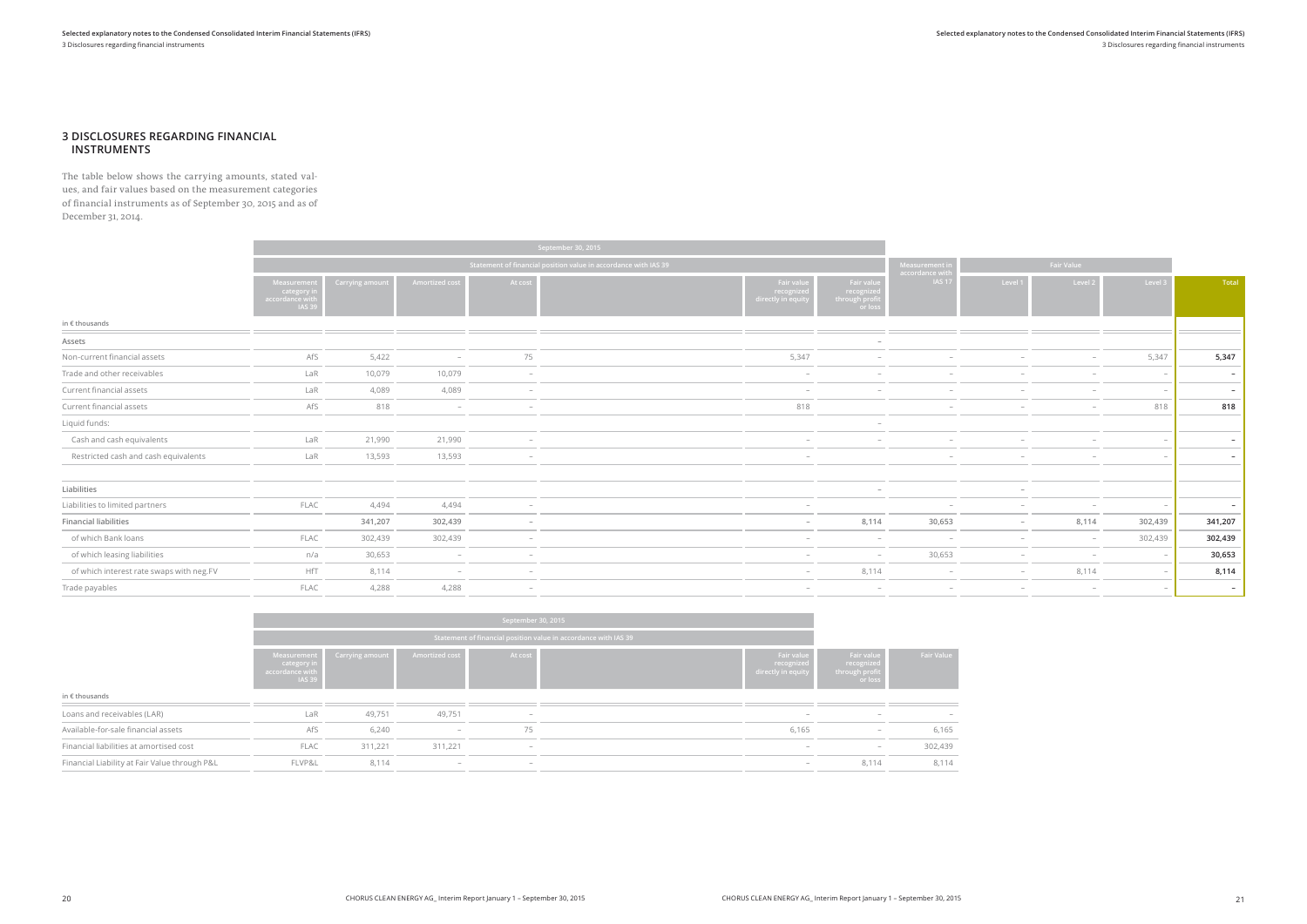#### **Selected explanatory notes to the Condensed Consolidated Interim Financial Statements (IFRS)** 3 Disclosures regarding financial instruments

| Selected explan |  |
|-----------------|--|

**Selected explanatory notes to the Condensed Consolidated Interim Financial Statements (IFRS)** 3 Disclosures regarding financial instruments

|              |         | <b>Fair Value</b> |         |
|--------------|---------|-------------------|---------|
| <b>Total</b> | Level 3 | Level 2           | Level 1 |
|              |         |                   |         |
| 4,374        | 4,299   |                   |         |
| 6,420        |         |                   |         |
| 1,327        |         |                   |         |
|              |         |                   |         |
| 21,199       |         |                   |         |
| 16,091       |         |                   |         |
|              |         |                   |         |
|              |         |                   |         |
| 4,034        |         |                   |         |
| 362,503      |         | 9,608             |         |
| 321,109      | 321,109 |                   |         |
| 31,786       | 31,786  |                   |         |
| 9,608        |         | 9,608             |         |
| 4,716        |         |                   |         |

|                                          |                                                              |                        |                                 |                                 | December 31, 2014                                               |                                                |                                                  |                                 |         |                                 |                                 |         |
|------------------------------------------|--------------------------------------------------------------|------------------------|---------------------------------|---------------------------------|-----------------------------------------------------------------|------------------------------------------------|--------------------------------------------------|---------------------------------|---------|---------------------------------|---------------------------------|---------|
|                                          |                                                              |                        |                                 |                                 | Statement of financial position value in accordance with IAS 39 |                                                |                                                  | <b>Measurement in</b>           |         | <b>Fair Value</b>               |                                 |         |
|                                          | Measuremer<br>category i<br>accordance with<br><b>IAS 39</b> | <b>Carrying amount</b> | Amortized cos                   | At cost                         |                                                                 | Fair value<br>recognized<br>directly in equity | Fair valu<br>recognize<br>through prof<br>or los | accordance wit<br><b>IAS 17</b> | Level 1 | Level 2                         | Level 3                         | Tota    |
| in $\epsilon$ thousands                  |                                                              |                        |                                 |                                 |                                                                 |                                                |                                                  |                                 |         |                                 |                                 |         |
| Assets                                   |                                                              |                        |                                 |                                 |                                                                 |                                                |                                                  |                                 |         |                                 |                                 |         |
| Non-current financial assets             | AfS                                                          | 4,374                  | $\sim$                          | 75                              |                                                                 | 4,299                                          |                                                  |                                 |         |                                 | 4,299                           | 4,374   |
| Trade and other receivables              | LaR                                                          | 6,420                  | 6,420                           | $\overline{\phantom{a}}$        |                                                                 |                                                |                                                  |                                 |         |                                 | $\overline{\phantom{a}}$        | 6,420   |
| Current financial assets                 | LaR                                                          | 1,327                  | 1,327                           | $\hspace{0.1mm}-\hspace{0.1mm}$ |                                                                 |                                                |                                                  |                                 |         |                                 | $\overline{\phantom{a}}$        | 1,327   |
| Liquid funds:                            |                                                              |                        |                                 |                                 |                                                                 |                                                |                                                  |                                 |         |                                 |                                 |         |
| Cash and cash equivalents                | LaR                                                          | 21,199                 | 21,199                          | $\sim$                          |                                                                 |                                                |                                                  |                                 |         |                                 | $\sim$                          | 21,199  |
| Restricted cash and cash equivalents     | LaR                                                          | 16,091                 | 16,091                          |                                 |                                                                 |                                                |                                                  |                                 |         |                                 |                                 | 16,091  |
| Liabilities                              |                                                              |                        |                                 |                                 |                                                                 |                                                |                                                  |                                 |         |                                 |                                 |         |
| Liabilities to limited partners          | FLAC                                                         | 4,034                  | 4,034                           |                                 |                                                                 |                                                |                                                  |                                 |         |                                 | $\hspace{0.1mm}-\hspace{0.1mm}$ | 4,034   |
| <b>Financial liabilities</b>             |                                                              | 362,503                | 321,109                         | $\overline{\phantom{a}}$        |                                                                 |                                                | 9,608                                            | 31,786                          | $\sim$  | 9,608                           | $\overline{\phantom{a}}$        | 362,503 |
| of which Bank loans                      | FLAC                                                         | 321,109                | 321,109                         | $\overline{\phantom{a}}$        |                                                                 |                                                | $\overline{\phantom{a}}$                         |                                 |         | $\hspace{0.1mm}-\hspace{0.1mm}$ | 321,109                         | 321,109 |
| of which leasing liabilities             | n/a                                                          | 31,786                 | $\hspace{0.1mm}-\hspace{0.1mm}$ | $\overline{\phantom{a}}$        |                                                                 | $\overline{\phantom{a}}$                       | $-$                                              | 31,786                          | $\sim$  |                                 | 31,786                          | 31,786  |
| of which interest rate swaps with neg.FV | <b>HfT</b>                                                   | 9,608                  | $\sim$                          | $\overline{\phantom{a}}$        |                                                                 | $\overline{\phantom{a}}$                       | 9,608                                            | $\overline{\phantom{a}}$        | $\sim$  | 9,608                           | $\sim$                          | 9,608   |
| Trade payables                           | <b>FLAC</b>                                                  | 4,716                  | 4,716                           | $\overline{\phantom{a}}$        |                                                                 |                                                | $\overline{\phantom{a}}$                         |                                 |         | $\overline{\phantom{a}}$        | $\overline{\phantom{a}}$        | 4,716   |

|                                               | December 31, 2014                                              |                        |                                 |                          |                                                                 |                                                |                                                       |                   |
|-----------------------------------------------|----------------------------------------------------------------|------------------------|---------------------------------|--------------------------|-----------------------------------------------------------------|------------------------------------------------|-------------------------------------------------------|-------------------|
|                                               |                                                                |                        |                                 |                          | Statement of financial position value in accordance with IAS 39 |                                                |                                                       |                   |
|                                               | Measurement<br>category ir<br>accordance with<br><b>IAS 39</b> | <b>Carrying amount</b> | Amortized cost                  | At cost                  |                                                                 | Fair value<br>recognized<br>directly in equity | Fair value<br>recognized<br>through profit<br>or loss | <b>Fair Value</b> |
| in $\epsilon$ thousands                       |                                                                |                        |                                 |                          |                                                                 |                                                |                                                       |                   |
| Loans and receivables (LAR)                   | LaR                                                            | 45,037                 | 45,037                          | $\overline{\phantom{a}}$ |                                                                 |                                                | $-$                                                   | 45,037            |
| Available-for-sale financial assets           | AfS                                                            | 4,374                  | $\hspace{0.1mm}-\hspace{0.1mm}$ | 75                       |                                                                 | 4,299                                          | $\overline{\phantom{a}}$                              | 4,374             |
| Financial liabilities at amortised cost       | <b>FLAC</b>                                                    | 329,859                | 329,859                         | $\sim$                   |                                                                 | $\overline{\phantom{a}}$                       | $-$                                                   | 329,859           |
| Financial Liability at Fair Value through P&L | FLVP&L                                                         | 9,608                  | $\overline{\phantom{a}}$        | $\overline{\phantom{a}}$ |                                                                 | $\overline{\phantom{a}}$                       | 9,608                                                 | 9,608             |

The group does not disclose separately the fair values for financial instruments such as short-term trade receivables and payables, because their carrying amounts are a reasonable approximation of fair values.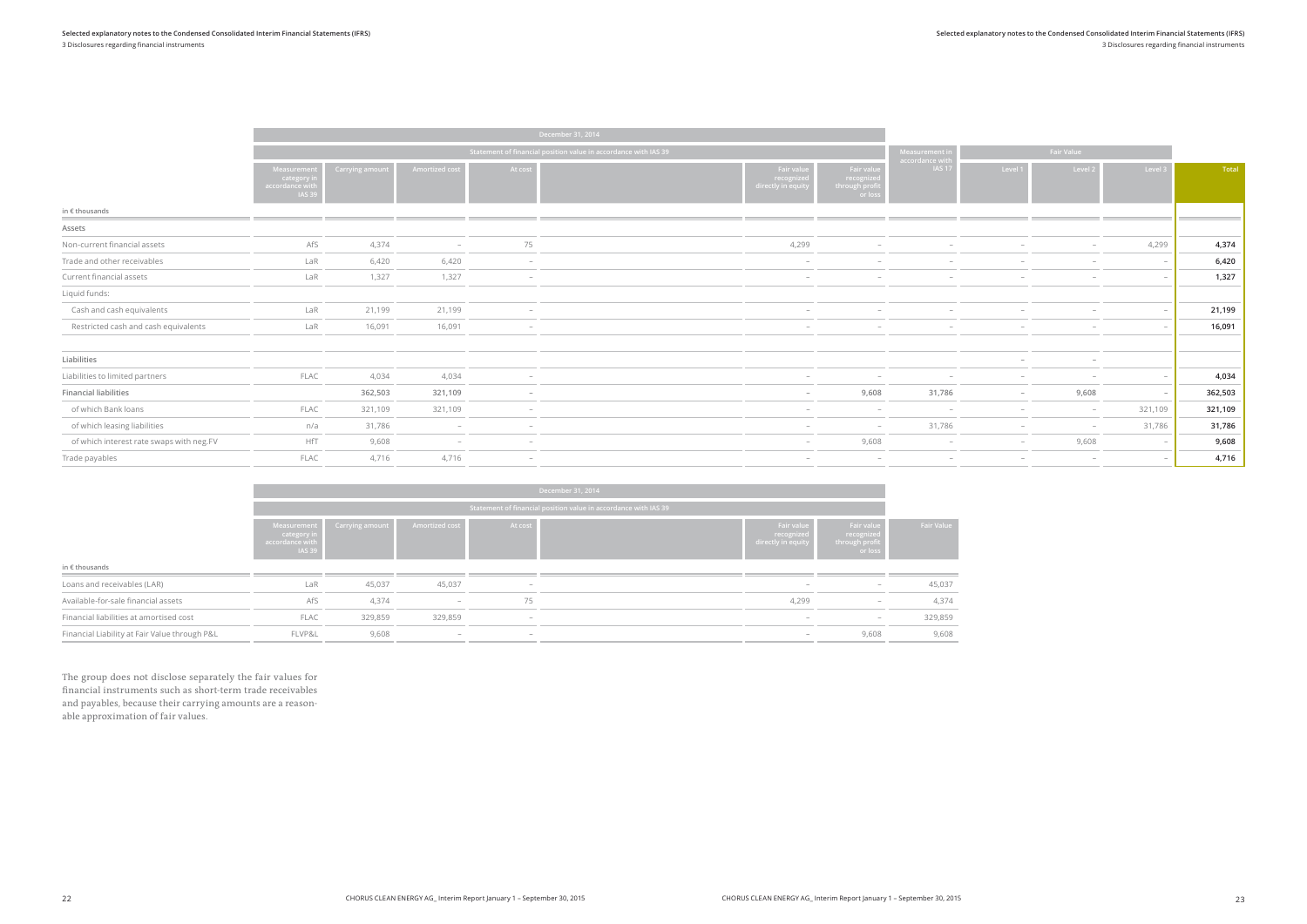#### FAIR VALUE HIERARCHYT

The following tables show the valuation techniques used in measuring Level 2 and Level 3 fair values, as well as the significant unobservable inputs used.

#### **Financial instruments measured at fair value:**

| Type                                             | <b>Valuation technique</b>                                                                                                                                                                                                                                                                                                                                                                                                                   | Significant unobserva-<br>ble inputs | Inter-relationship between significant<br>unobservable inputs and fair value measurement                      |
|--------------------------------------------------|----------------------------------------------------------------------------------------------------------------------------------------------------------------------------------------------------------------------------------------------------------------------------------------------------------------------------------------------------------------------------------------------------------------------------------------------|--------------------------------------|---------------------------------------------------------------------------------------------------------------|
| Available-for-sale invest-<br>ments<br>(Level 3) | The investments are valued using<br>one or a combination of the following<br>methods:<br>• The price or cost of recent invest-<br>ments;<br>• Industry valuation benchmarks;<br>Recent offers received; and<br>$\bullet$<br>Contractual commitments.<br>The relative weightings applied to<br>each valuation method reflect judge-<br>ment as to the suitability of each valu-<br>ation approach to the specific unreal-<br>ized investment. | • Risk premium                       | The estimated fair value would increase<br>(decrease) if:<br>The risk premium was lower (higher)<br>$\bullet$ |
| Interest rate swaps                              | Discounted cash flows:                                                                                                                                                                                                                                                                                                                                                                                                                       | • Not applicable                     | • Not applicable                                                                                              |
| (Level 2)                                        | The fair values are determined using<br>the expected future cash flows and<br>discounted using generally observable<br>market data of the respective refer-<br>ence rate curve.                                                                                                                                                                                                                                                              |                                      |                                                                                                               |

No reclassifications of financial instruments were made in comparison to December 31, 2014.

### NON-CURRENT FINANCIAL ASSETS

#### **Available-for-sale investments**

Non-current financial assets comprise available-for-sale investments in four investment funds for the renewable energy sector, in the form of limited partnerships registered in the United Kingdom and in Cayman Islands: CleanTech Europe I L.P. ("Zouk I"), London/U.K.; CleanTech Europe II L.P., London/U.K. ("Zouk II"); Hudson Clean Energy Partners (Cayman) L.P., Teaneck ("Hudson"); and European Renewable Energy Fund I L.P. ("Platina") totaling EUR 5,347 thousand as of September 30, 2015 (EUR 4,299 thousand as of December 31, 2014) all of which were acquired in the business combination in December 2014, and sundry other available-for-sale equity investments totaling EUR 75 as of September 30, 2015 (EUR 75 thousand as of December 31, 2014).

Sundry other available-for-sale equity investments totaling EUR 75 thousand as of September 30, 2015 (EUR 75 thousand as of December 31, 2014) are measured at cost because a fair value could not be determined reliably. Sundry other available-for-sale equity investments comprise investments in unlisted shares that are not traded in an active market. The Group has no intention to sell these investments as of the respective balance sheet date.

#### RECONCILIATION OF LEVEL 3 FAIR VALUES

The following table shows a reconciliation from the opening balances to the closing balances for available-for-sale values:

|                                       | Available-for-sale |
|---------------------------------------|--------------------|
| in $\epsilon$ thousands               |                    |
| Balance at January 1, 2015            | 4.299              |
| Gain/Loss included in Finance Income  |                    |
| Net change in fair value (unrealized) |                    |
| Net change in fair value (realized)   |                    |
| Gain included in OCI                  | 704                |
| Net change in fair value (unrealized) | 704                |
| Purchases                             | 1.162              |
| Transfer out of level 3               |                    |
| Balance at September 30, 2015         | 6,165              |

#### INTEREST RATE RISK (SWAP)

The fair value of interest rate swaps on the reporting date is determined by discounting future cash flows based on the yield curves as of the reporting date and the credit risk associated with the contracts. This present value is presented in the table below.

The following tables show the notional amounts and maturities of outstanding interest rate swaps at the end of each of the reporting periods.

#### SEPTEMBER 30, 2015:

| Outstanding<br>"Receive-Floating<br>Pay-Fixed" swaps | Contractually<br>agreed fixed<br>interest rates | <b>Notional</b><br>amount | <b>Fair value</b> |
|------------------------------------------------------|-------------------------------------------------|---------------------------|-------------------|
| in $\epsilon$ thousands                              |                                                 |                           |                   |
| less than 1 year                                     | Ω                                               |                           |                   |
| 1 to 2 years                                         | $\cap$                                          | Λ                         |                   |
| 2 to 5 years                                         | U                                               | Λ                         |                   |
|                                                      | 1.65% to                                        |                           |                   |
| more than 5 years                                    | 3.45%                                           | 67,236                    | $-8,114$          |
| Total                                                |                                                 | 67,236                    | $-8,114$          |

### DECEMBER 31, 2014:

| Outstanding<br>"Receive-Floating<br>Pay-Fixed" swaps | Contractually<br>agreed fixed<br>interest rates | <b>Notional</b><br>amount | <b>Fair value</b> |
|------------------------------------------------------|-------------------------------------------------|---------------------------|-------------------|
| in $\epsilon$ thousands                              |                                                 |                           |                   |
| less than 1 year                                     | Ω                                               |                           |                   |
| 1 to 2 years                                         |                                                 |                           |                   |
| 2 to 5 years                                         | $\cap$                                          |                           |                   |
| more than 5 years                                    | 1.65% to<br>3.45%                               | 81.475                    | $-9.608$          |
| Total                                                |                                                 | 81.475                    | $-9.608$          |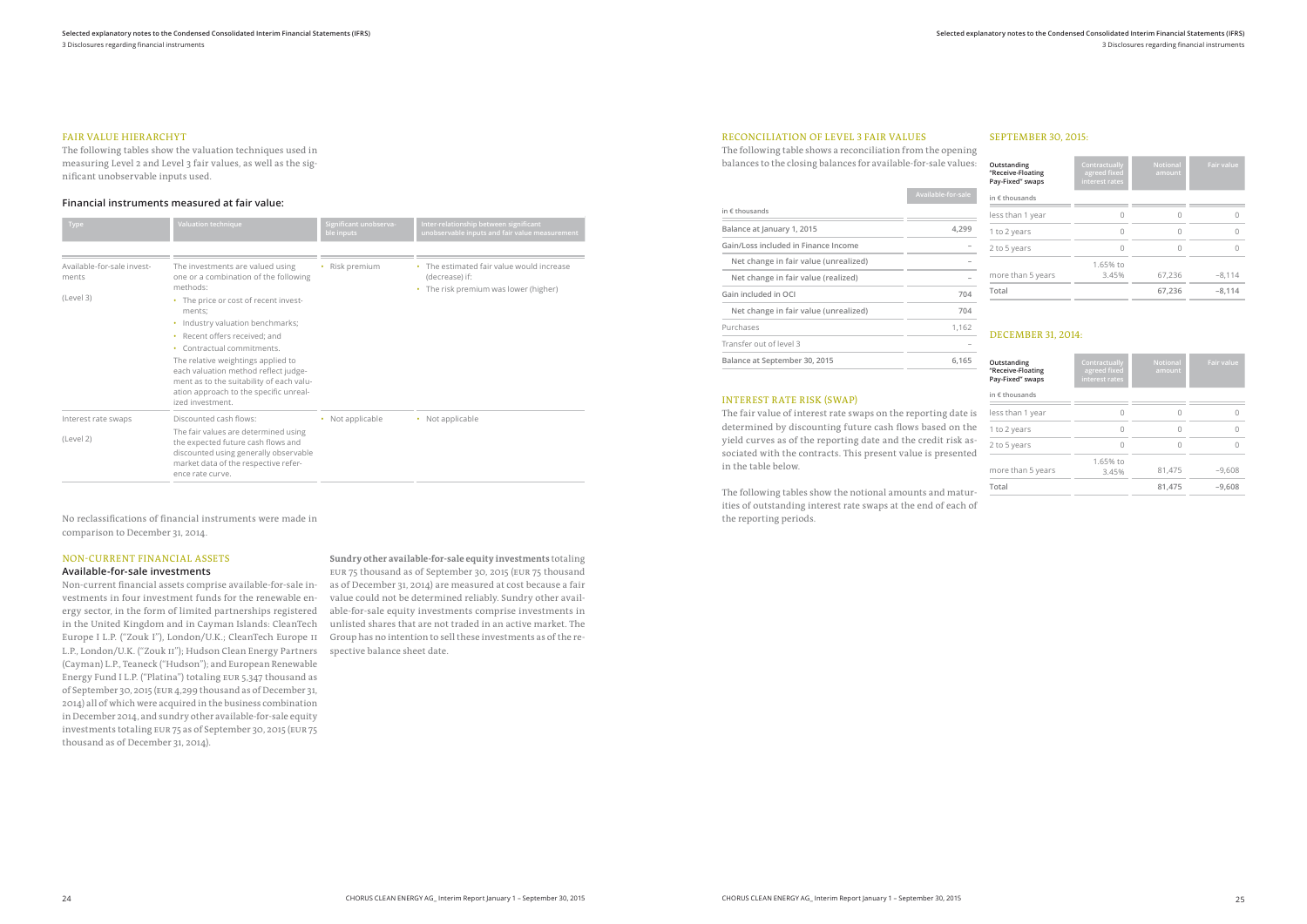#### **4 OTHER DISCLOSURES**

#### **4.1 ACQUISITION OF INTERESTS IN OTHER COMPANIES**

In March 2015, CHORUS Group acquired 35 percent of the shares in a limited partnership for a consideration of EUR 818 thousand and 35 percent of the shareholder loan for a consideration of EUR 2,830 thousand. The consideration maybe subject to future adjustments depending on the achievements of contractual agreed requirements. The acquisition of the shares and shareholder loan is shown within current financial assets. The 35 percent of the shares are accounted for as available-for-sale investments. The 35 percent of the shareholder loan are accounted for at amortized costs.

#### **4.2 GROUP INTERNAL MERGER**

In the third quarter, the CHORUS CleanTech Equity Verwaltungs GmbH and CHORUS CleanTech Energieanlagen Verwaltungs GmbH were merged into the CHORUS Clean-Tech Solar Verwaltungs GmbH. In course of the merger, the CHORUS CleanTech Solar Verwaltungs GmbH is renamed to CHORUS Energieanlagen GmbH.

#### **4.3 LIQUID FUNDS**

The liquid funds of EUR 35,583 thousand consist of cash and cash equivalents in the amount of EUR 21,990 thousand and restricted cash and cash equivalents amounting to EUR 13,593 thousand. Both refer to cash and bank balances. The restricted cash and cash equivalents relate to debt servicing and project reserves which serve as collateral for the solar and wind parks' lending banks and can only be used in agreement with the banks for the respective entities.

#### **4.4 EQUITY**

On December 4, 2014 and January 7, 2015, respectively, the general shareholders' meetings (Hauptversammlungen) of the issuer resolved to increase the share capital of the issuer from EUR 50 thousand in three steps to EUR 17,449 thousand against one cash contribution and two contributions in-kind. The share capital increase by EUR 17,399 thousand was entered in the commercial register as of February 23, 2015. At this date, the amounts previously recognized under the items "Contribution in cash not yet registered" and "Contribution in-kind not yet registered" were reclassified into share capital and capital reserve. Costs incurred to issue equity amount to EUR 440 thousand are deducted directly from capital reserve.

#### **4.5 EARNINGS PER SHARE**

In accordance with IAS 33, earnings per share is determined by dividing profit/loss attributable to the owners of CHORUS Clean Energy AG by the weighted average number of shares outstanding during the fiscal year.

The share capital increase in course of the legal acquisition of CHORUS GmbH on February 23, 2015 has to be taken into account retrospectively and therefore from January 1, 2015 onwards. Also the shares issued by the other capital increases are considered in full beginning January 1, 2015 since the acquisition date for the companies acquired as well as the entitlement to contribution was prior to January 1, 2015 (see note 7.10 Equity in the consolidated financial statements as of December 31, 2015).

|                                                                               | 9M 2015    | 9M 2014 |
|-------------------------------------------------------------------------------|------------|---------|
| in $\epsilon$ thousands                                                       |            |         |
| Profit/Loss attributable<br>to the owners of<br><b>CHORUS Clean Energy AG</b> | 9,976      | n/a     |
| Weighted average number of shares<br>outstanding                              | 17,448,539 | n/a     |
| Earnings per share (EPS) in EUR                                               | 0.57       | n/a     |

The consolidated net result for the first nine months of 2015 **4.7 SEGMENT REPORTING** was EUR 9,976 thousand. The average number of shares in the first nine months of 2015 was, under consideration of the mentioned facts above, 17,448,539. This results in basic earnings per share of EUR 0.57. The activities of the CHORUS Group are classified in the following reportable segments:

sor CHORUS GmbH (see note 1 "Description of operation" in

Weighted average number of shares outstanding **17,448,539** n/a **Earnings per share (EPS) in EUR 19.57 1 1 1 1 1 1** There were no shares outstanding that could have diluted earnings per share as of September 30, 2015. Due to the fact that CHORUS Clean Energy AG was founded in July 2014 and the 74 holding and operating companies were contributed in December 2014, the disclosure for earnings per share for the previous year is obsolete. For the predeces-Asset Management includes all services in this business, i.e. initiating funds for professional investors or tailoring and structuring other investments for professional investors in the field of renewable energy and providing operations services for existing power plants held by professional investors. In addition, the operations and asset management services are also provided to the legal entities operating our own parks. The segment consists of CHORUS Clean Energy Advisor GmbH, CHORUS Clean Energy Assetmanagement GmbH, CHORUS Vertriebs GmbH, CHORUS Clean Energy Verwaltungs GmbH, CHORUS Energieanlagen GmbH and the revenues of CHORUS Clean Energy AG.

Energy Generation Solar comprises all 57 solar parks in Germany and Italy.

Energy Generation Wind comprises the five wind parks in Germany, France and Austria.

the notes to the consolidated financial statements for the financial year ending December 31, 2014) a presentation of earnings per share is not possible. **4.6 CONTINGENT LIABILITIES** There have been no significant changes in the contingent liabilities since preparation of the consolidated financial statements for the year ended December 31, 2014. The management board measures the performance of the segments on the basis of various measures (e.g. EBITDA or EBIT), which are calculated in accordance with IFRS. Consolidation adjustments affecting only one segment are shown in the segment itself. Other consolidation adjustments are presented in the "Reconciliation" item. Interest revenues related to intragroup shareholder loans provided to solar and wind parks are allocated to the segments Energy Generation Solar and Energy Generation Wind. No information on segment assets or liabilities is relevant for decision-making.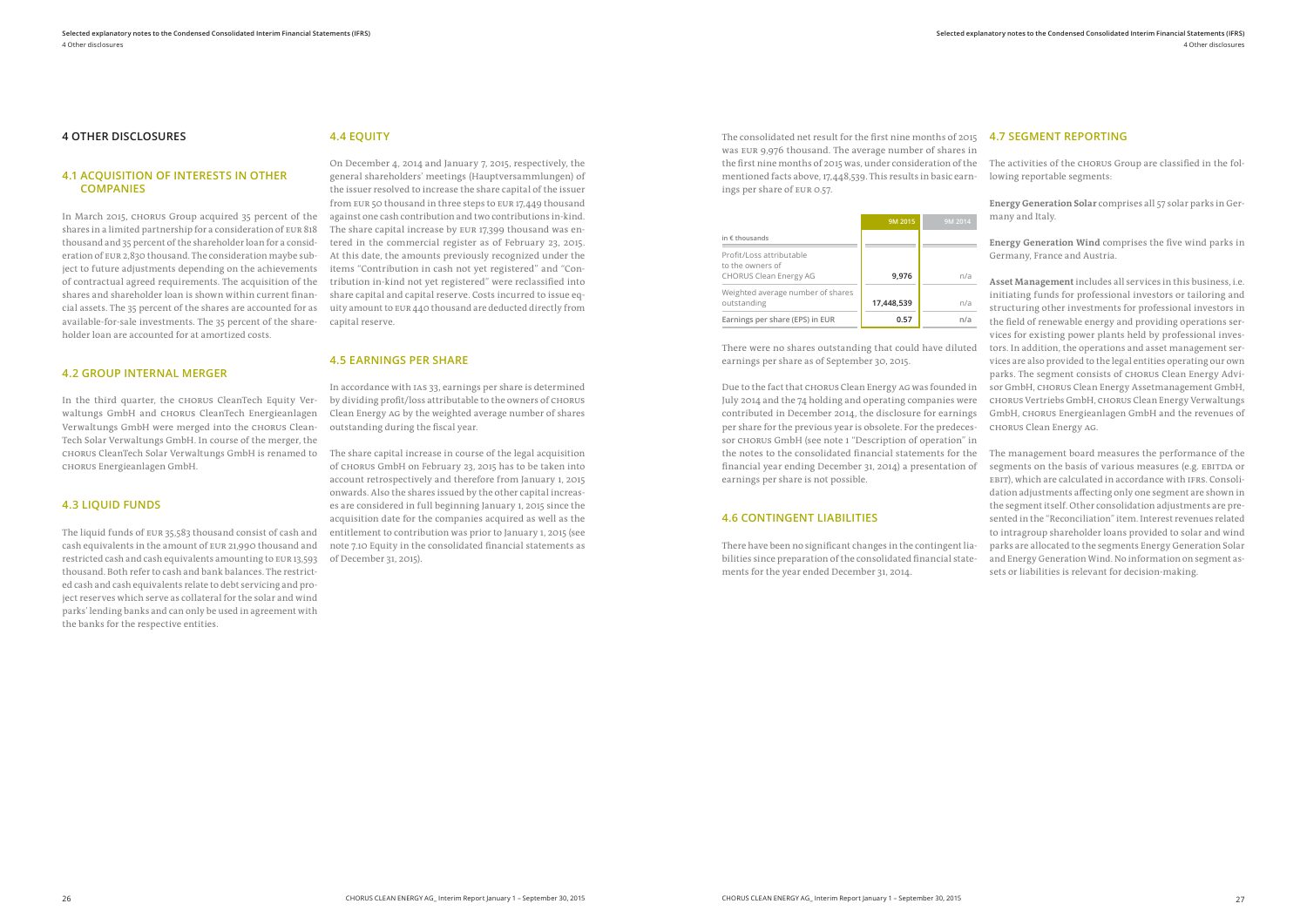#### SEPTEMBER 30, 2015

#### **(PREVIOUS YEAR: SEPTEMBER 30, 2014)**

|                                                                                 | <b>Energy Genera-</b><br>tion Solar | <b>Energy Genera-</b><br>tion Wind | Asset<br><b>Management</b> | <b>Operating</b><br><b>Segments</b> | Reconciliation | <b>Total</b> |
|---------------------------------------------------------------------------------|-------------------------------------|------------------------------------|----------------------------|-------------------------------------|----------------|--------------|
| in $\epsilon$ thousands                                                         |                                     |                                    |                            |                                     |                |              |
| <b>External Revenues</b>                                                        | 42,435                              | 4,072                              | 2,477                      | 48,984                              | 0              | 48,984       |
| Previous year                                                                   | 0                                   | $\Omega$                           | 1,590                      | 1,590                               | $\cap$         | 1,590        |
| <b>Intersegment Revenues</b>                                                    | $\mathbf{0}$                        | $\mathbf{0}$                       | 869                        | 869                                 | $-869$         | 0            |
| Previous year                                                                   | $\Omega$                            | $\circ$                            | $\Omega$                   | 0                                   | $\bigcap$      | 0            |
| Profit (Loss) before interest, tax, depre-<br>ciation and amortization (EBITDA) | 35,906                              | 3,173                              | 3,051                      | 42,130                              | $-5,360$       | 36,769       |
| Previous year                                                                   | $\Omega$                            | $\Omega$                           | 808                        | 808                                 | $-1,673$       | $-865$       |
| Profit (Loss) before interest and tax<br>(EBIT)                                 | 21,158                              | 1,484                              | 3,051                      | 25,693                              | $-5,429$       | 20,264       |
| Previous year                                                                   | $\circ$                             | $\circ$                            | 808                        | 808                                 | $-1,725$       | $-916$       |
| Net financial result                                                            | $-4.440$                            | $-417$                             | $-700$                     | $-5,558$                            | 151            | $-5,407$     |
| Previous year                                                                   | $\circ$                             | $\Omega$                           | 3                          | 3                                   | 48             | 51           |
| Profit (Loss) before tax (EBT)                                                  | 16,718                              | 1,066                              | 2,351                      | 20,135                              | $-5,277$       | 14,857       |
| Previous year                                                                   | $\Omega$                            | $\Omega$                           | 812                        | 812                                 | $-1,677$       | $-865$       |
| Basic earnings per share                                                        | 0.78                                | 0.04                               | 0.10                       | 0.92                                | $-0.35$        | 0.57         |
| Previous year                                                                   | n/a                                 | n/a                                | n/a                        | n/a                                 | n/a            | n/a          |

#### **4.8 TRANSACTIONS WITH RELATED PARTIES**

In the course of its ordinary business activities, the parent company CHORUS AG maintains relationships both with the subsidiaries, associates, related entities and individuals (members of the Supervisory Board and the Board of Management and relatives to these persons).

#### TRANSACTIONS WITH KEY MANAGEMENT PERSONNEL

The following transactions with members of the board occur:

#### **REMUNERATION EXPENSES**

|                                                               | 9M 2015 | 9M 2014 |
|---------------------------------------------------------------|---------|---------|
| in $\epsilon$ thousands                                       |         |         |
| Short-term employee benefits                                  | 492     | 243     |
| thereof supervisory board<br>benefits                         | 64      |         |
| Total compensation recognized for<br>key management personnel | 492     | フムマ     |

#### ASSOCIATED ENTITIES

The transactions with associated entities are made on terms equivalent to those that prevail in arm's length transactions. Outstanding balances at the year-end are unsecured and interest free and settlement occurs in cash. There have been no guarantees provided or received for any related party receivables or payables.

|                           | 9M 2015 | 9M 2014 |
|---------------------------|---------|---------|
| in $\epsilon$ thousands   |         |         |
| Transactions              |         |         |
| - Services                | 2,427   | 482     |
| <b>Total transactions</b> | 2,427   | 482     |

|                         | 30.09.2015 | 31.12.2014 |
|-------------------------|------------|------------|
| in $\epsilon$ thousands |            |            |
| <b>Balances</b>         | 173        | 538        |
| <b>Total balances</b>   | 173        | 538        |

#### CONSULTING AGREEMENT WITH PELABA CONSULT GMBH

On March 2, 2015 the Company entered into a consulting agreement based on standard market terms with PELABA Consulting GmbH, a company controlled by the chairman SHORT-TERM LOAN WITH of the Supervisory Board, Peter Heidecker. Pursuant to this agreement, PELABA Consulting GmbH provides consulting services relating to the identification of potential targets for future investments as well as – in coordination with the Management Board – the support of the Company regarding distribution initiatives and measures.

#### LEASE AGREEMENT WITH PELABA VERMÖGENSVERWALTUNGS GMBH & CO. KG

With effect from January 1, 2015 the Company entered into a lease agreement related to the Company's headquarters in Neubiberg with PELABA Vermögensverwaltungs GmbH & Co. KG, a company controlled by the chairman of the Supervisory Board, Peter Heidecker. The lease agreement has a fixed term until 2019 and thereafter is automatically extended for subsequent one year periods unless terminated by either party on six months' notice. The monthly rent is based on standard market terms.

#### SHORT-TERM LOAN WITH CHORUS CLEAN ENERGY AG

On September 10, 2014 an initially interest-free short-term loan of EUR 100 thousand was provided by CHORUS Clean-Tech Management GmbH in order to finance the business operations of CHORUS Clean Energy AG. Interest payments, which are based on standard market terms, started on December 4, 2014, when operative activities of CHORUS Clean Energy AG were initiated. The loan was repaid in full on March 2, 2015. Due to the contribution of the shares of CHORUS CleanTech Management GmbH into CHORUS Clean Energy AG on December 17, 2014 the loan is not considered a related party transaction after this date.

## PELABA VERWALTUNGS GMBH

On September 11, 2013 and December 23, 2013, a short-term loan of EUR 4,500 thousand was taken out on arm's-length terms from PELABA Verwaltungs GmbH, Neubiberg, as temporary bridge financing for the subsequent acquisition of CHORUS Wind Kappel GmbH & Co. KG. The loan was repaid in full on July 17, 2014. The interest payments are based on standard market terms.

**REMUNERATION PAYMENTS**

**9M 2015 9M 2014**

**in € thousands**

thereof supervisory board

benefits **64** – **Total compensation paid to key management personnel 540 368**

Short-term employee benefits **540 540** 368

No post-employee benefits, long-term benefits and sharebased payment transactions with key management occurred.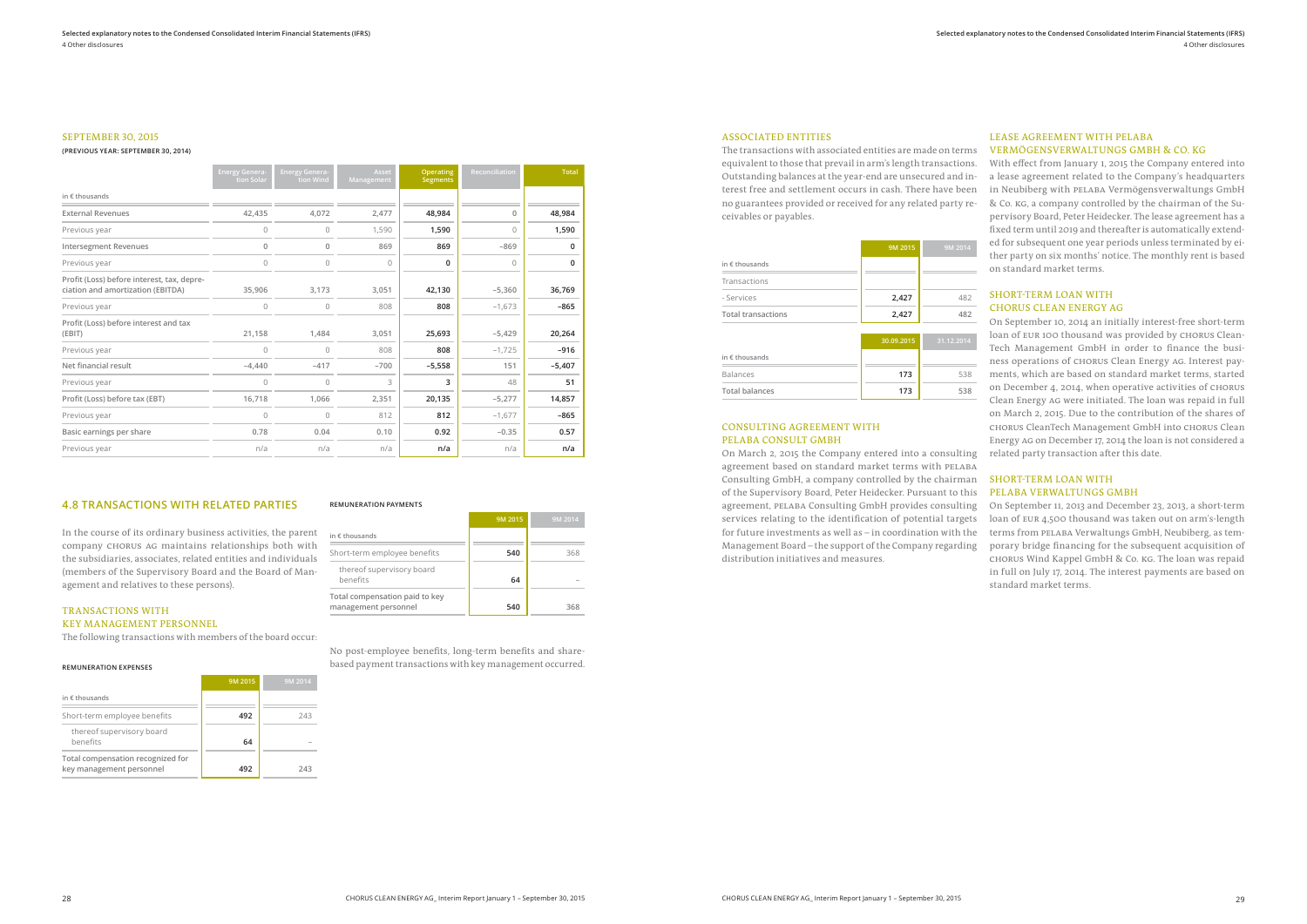#### Note regarding the rounding of figures

Due to the commercial rounding of figures and percentages, small deviations may occur.

#### Disclaimer

This Interim Report contains certain future-oriented statements. Future-oriented statements include all statements which do not relate to historical facts and events and contain future-oriented expressions such as "believe", "estimate", "assume", "expect", "forecast", "intend", "could" or "should" or expressions of a similar kind. Such future-oriented statements are subject to risks and uncertainties since they relate to future events and are based on the Company's current assumptions, which may not in the future take place or be fulfilled as expected. The Company points out that such future-oriented statements provide no guarantee for the future and that actual events including the financial position and profitability of CHORUS Clean Energy AG and developments in the economic and regulatory fundamentals may vary substantially (particularly on the down side) from those explicitly or implicitly assumed or described in these statements. Even if the actual results for CHORUS Clean Energy AG, including its financial position and profitability and the economic and regulatory fundamentals, are in accordance with such future-oriented statements in this Annual Report, no guarantee can be given that this will continue to be the case in the future.

#### IMPRINT

Publisher CHORUS Clean Energy AG

Prof.-Messerschmitt-Str. 3 85579 Neubiberg/Munich

Tel. +49 (0) 89/442 30 60-0 Fax +49 (0) 89/442 30 60-11

E-Mail info@chorus.de www.chorus.de

Concept and Layout

Kirchhoff Consult AG, Hamburg

Text

Kirchhoff Consult AG, Hamburg

#### **4.9 SEASONALITY**

Our business comprises the generation of electricity from solar systems and wind turbines. The profitability of a solar or wind energy project is dependent on solar or wind conditions at the location of the relevant park, which may vary over time and differ from solar and wind conditions observed during the project development stage. Based on historical statistical data, CHORUS believes that solar conditions are considerably more stable than wind conditions over longer periods of time (of 20 years or more). However, changing weather conditions may still affect our financial performance from one year to the next and directly affect our revenues and operating results.

The amount of electricity our solar power energy parks produce is dependent on the amount of sunlight, or irradiation, at the sites where the solar parks are located. Because shorter daylight hours in winter months result in less irradiation, the electricity generation of our solar parks will vary considerably depending on the season. Additionally, as all of our solar parks are located in the northern hemisphere, power generation of our solar park portfolio is impacted by seasonality. Consequently, total power generation of our solar park portfolio is at its highest during the second and third quarters of each year, when it is summer in the northern hemisphere and the days are longer. In contrast, energy generation from our wind parks is typically higher in the first and fourth quarters of each year.

The above mentioned description on seasonality is applicable starting with the contribution of the holding and operating companies as of December 31, 2014.

#### **4.10 EMPLOYEES**

For the period from January 1 to September 30, 2015, the Group had an average of 32 employees (for the period from January 1 to September 30, 2014: 30 employees) all of whom worked in management and administration of CHORUS AG, respectively at CHORUS GmbH.

#### **4.11 SUBSEQUENT EVENT**

Since October 7, 2015, the shares of CHORUS Clean Energy AG have been traded on the regulated market (Prime Standard) of the Frankfurt stock exchange.

The offering related to the sale of 12,157,020 ordinary bearer shares of the company with no-par value (Stückaktien), each such share representing a notional value of EUR 1.00 and with full dividend rights from January 1, 2015, consisting of 10,256,411 newly issued ordinary bearer shares with no-par value (Stückaktien) from the IPO capital increase, 314,911 ordinary bearer shares with no-par value (Stückaktien) from the holdings of the Selling Shareholders and 1,585,698 ordinary bearer shares with no-par value (Stückaktien) in connection with a potential over-allotment. The period during which investors could submit purchase orders for the offer shares in the price range from EUR 9.75 to EUR 12.50 began on September 25, 2015 and ended on October 2, 2015. The demand from investors exceeded the number of shares offered for purchase. In consultation with the bookrunning banks and considering the turbulent capital markets the company set the offer price at EUR 9.75 on October 7, 2015.

CHORUS Clean Energy AG generated gross proceeds of EUR 100 million in the course of the IPO. The Greenshoe option granted by the underwriters, which could have been utilized until November 7, 2015, has not been exercised.

The Goup is not aware of any other events after the balance sheet date affecting the course of business.

#### **ASSURANCE OF THE LEGAL REPRESENTATIVES**

To the best of our knowledge, in accordance with the applicable accounting principles, the report for the first nine months of 2015 gives a true and fair view of the net asset situation, financial position and results of operations of the Group, and the Group management report presents business developments including operating results and the position of the Group in such a way that a true and fair view is given, and the principal opportunities and risks associated with the expected development of the Group are described.

Neubiberg, November 12, 2015

Management Board

Holger Götze Helmut Horst Heinz Jarothe